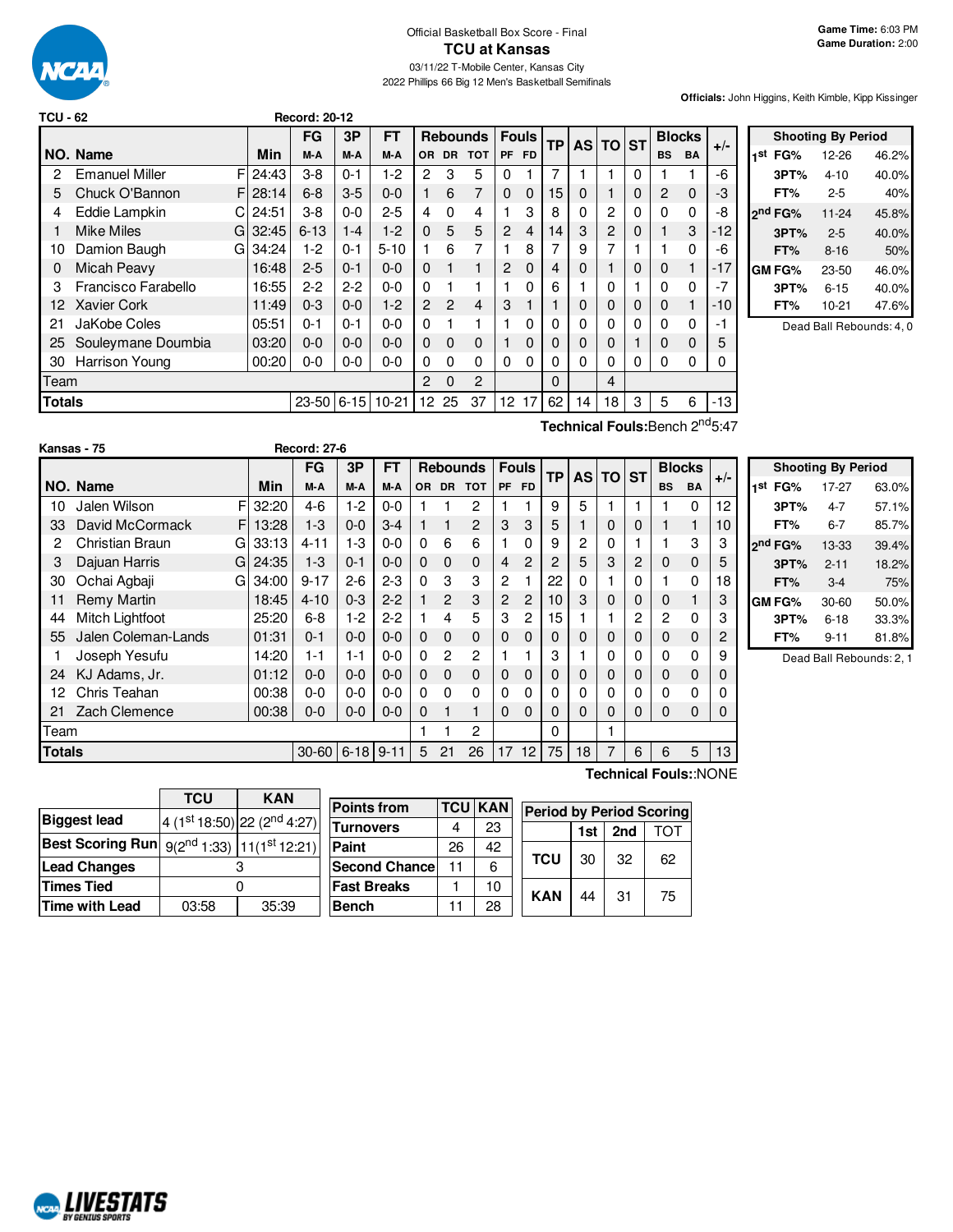

**Officials:** John Higgins, Keith Kimble, Kipp Kissinger

#### **Period 1**

| <b>Quarter Starters:</b> |                                                                         |                           |              |              |                                       |                                                           |
|--------------------------|-------------------------------------------------------------------------|---------------------------|--------------|--------------|---------------------------------------|-----------------------------------------------------------|
| <b>KAN</b>               | 2 Braun C                                                               | 3 Harris D<br>10 Wilson J |              |              | 30 Agbaji O                           | 33 McCormack D                                            |
| <b>TCU</b>               | 1 Miles M                                                               | 2 Miller E                | 4 Lampkin E  |              | 5 O'Bannon C                          | 10 Baugh D                                                |
| <b>Game Time</b>         | <b>KAN</b>                                                              |                           | <b>Score</b> | <b>Diff</b>  |                                       | <b>TCU</b>                                                |
| 20:00                    | 33 MCCORMACK D jumpball lost                                            |                           |              |              | 4 LAMPKIN E jumpball won              |                                                           |
| 19:37                    |                                                                         |                           | $0 - 2$      | -2           |                                       | 5 O'BANNON C 2pt FG outside the paint, jump shot made (2) |
| 19:37                    |                                                                         |                           |              |              | 2 MILLER E assist (1)                 |                                                           |
| 19:13                    | 33 MCCORMACK D 2pt FG in the paint, hook shot missed                    |                           |              |              |                                       |                                                           |
| 19:09                    |                                                                         |                           |              |              | 2 MILLER E defensive rebound (1)      |                                                           |
| 18:50                    |                                                                         |                           | $0-4$        | -4           |                                       | 4 LAMPKIN E 2pt FG in the paint, jump shot made (2)       |
| 18:50                    |                                                                         |                           |              |              | 10 BAUGH D assist (1)                 |                                                           |
| 18:31                    | 10 WILSON J 3pt FG, jump shot missed                                    |                           |              |              |                                       |                                                           |
| 18:29                    |                                                                         |                           |              |              | 1 MILES M defensive rebound (1)       |                                                           |
| 18:23                    |                                                                         |                           |              |              |                                       | 1 MILES M 2pt FG in the paint, layup missed               |
| 18:20                    | 2 BRAUN C defensive rebound (1)                                         |                           |              |              |                                       |                                                           |
| 18:16                    | 30 AGBAJI O 3pt FG fast break, jump shot made (3)                       |                           | $3-4$        | $-1$         |                                       |                                                           |
| 18:16                    | 3 HARRIS D assist (1)                                                   |                           |              |              |                                       |                                                           |
| 17:50                    |                                                                         |                           | $3-6$        | -3           |                                       | 4 LAMPKIN E 2pt FG in the paint, layup made (4)           |
| 17:50                    |                                                                         |                           |              |              | 10 BAUGH D assist (2)                 |                                                           |
| 17:33                    | 30 AGBAJI O 2pt FG in the paint, floating jump shot missed              |                           |              |              |                                       |                                                           |
| 17:30                    | 33 MCCORMACK D offensive rebound (1)                                    |                           |              |              |                                       |                                                           |
| 17:29                    | 33 MCCORMACK D 2pt FG second chance in the paint, jump<br>shot made (2) |                           | $5-6$        | $-1$         |                                       |                                                           |
| 17:10                    |                                                                         |                           |              |              | 5 O'BANNON C 3pt FG, jump shot missed |                                                           |
| 17:07                    | 30 AGBAJI O defensive rebound (1)                                       |                           |              |              |                                       |                                                           |
| 17:04                    | 2 BRAUN C 2pt FG in the paint, driving layup missed                     |                           |              |              |                                       |                                                           |
| 17:01                    |                                                                         |                           |              |              | 5 O'BANNON C defensive rebound (1)    |                                                           |
| 16:57                    |                                                                         |                           |              |              |                                       | 10 BAUGH D turnover dribbling violation (1)               |
| 16:33                    | 10 WILSON J 2pt FG from turnover in the paint, layup made (2)           |                           | $7-6$        | $\mathbf{1}$ |                                       |                                                           |
| 16:14                    | 3 HARRIS D foul personal (1 - 1)                                        |                           |              |              | 10 BAUGH D foul drawn (1)             |                                                           |
| 16:14                    |                                                                         |                           |              |              | 4 LAMPKIN E substitution out          |                                                           |
| 16:14                    |                                                                         |                           |              |              | 5 O'BANNON C substitution out         |                                                           |
| 16:14                    |                                                                         |                           |              |              | 10 BAUGH D substitution out           |                                                           |
| 16:14                    |                                                                         |                           |              |              | 0 PEAVY M substitution in             |                                                           |
| 16:14                    |                                                                         |                           |              |              | 3 FARABELLO F substitution in         |                                                           |
| 16:14                    |                                                                         |                           |              |              | 12 CORK X substitution in             |                                                           |
| 16:12                    |                                                                         |                           | $7-9$        | -2           |                                       | 3 FARABELLO F 3pt FG, jump shot made (3)                  |
| 16:12                    |                                                                         |                           |              |              | 1 MILES M assist (1)                  |                                                           |
| 15:53                    | 10 WILSON J 2pt FG in the paint, driving layup missed                   |                           |              |              |                                       |                                                           |
| 15:50                    |                                                                         |                           |              |              | 3 FARABELLO F defensive rebound (1)   |                                                           |
| 15:39                    |                                                                         |                           |              |              |                                       | 12 CORK X 2pt FG in the paint, layup blocked              |
| 15:39                    | 33 MCCORMACK D block (1)                                                |                           |              |              |                                       |                                                           |
| 15:36                    |                                                                         |                           |              |              | 12 CORK X offensive rebound (1)       |                                                           |
| 15:35                    |                                                                         |                           |              |              |                                       | 12 CORK X 2pt FG second chance in the paint, layup missed |
| 15:32                    | 30 AGBAJI O defensive rebound (2)                                       |                           |              |              |                                       |                                                           |
| 15:18                    | 2 BRAUN C 3pt FG, jump shot made (3)                                    |                           | $10-9$       | $\mathbf{1}$ |                                       |                                                           |
| 15:18                    | 10 WILSON J assist (1)                                                  |                           |              |              |                                       |                                                           |
|                          |                                                                         |                           |              |              |                                       |                                                           |

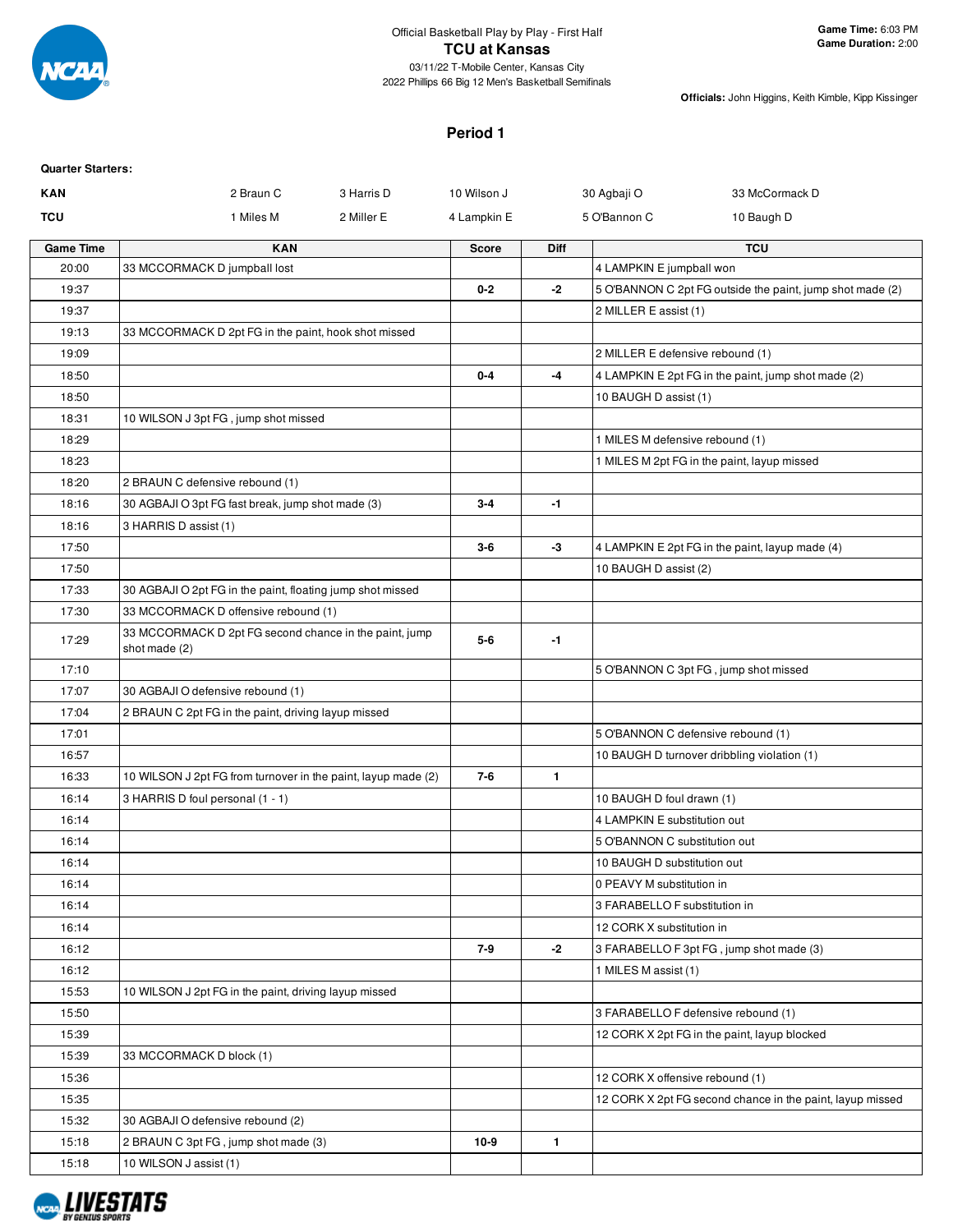

## Official Basketball Play by Play - First Half **TCU at Kansas**

03/11/22 T-Mobile Center, Kansas City 2022 Phillips 66 Big 12 Men's Basketball Semifinals

| <b>Game Time</b> | <b>KAN</b>                                                                         | <b>Score</b> | Diff           | <b>TCU</b>                                            |
|------------------|------------------------------------------------------------------------------------|--------------|----------------|-------------------------------------------------------|
| 14:51            |                                                                                    |              |                | 0 PEAVY M turnover travel (1)                         |
| 14:51            |                                                                                    |              | Timeout media  |                                                       |
| 14:51            | 3 HARRIS D substitution out                                                        |              |                |                                                       |
| 14:51            | 33 MCCORMACK D substitution out                                                    |              |                |                                                       |
| 14:51            | 11 MARTIN R substitution in                                                        |              |                |                                                       |
|                  |                                                                                    |              |                |                                                       |
| 14:51            | 44 LIGHTFOOT M substitution in                                                     |              |                |                                                       |
| 14:51            |                                                                                    |              |                | 1 MILES M substitution out                            |
| 14:51            |                                                                                    |              |                | 2 MILLER E substitution out                           |
| 14:51            |                                                                                    |              |                | 10 BAUGH D substitution in                            |
| 14:51            |                                                                                    |              |                | 21 COLES J substitution in                            |
| 14:42            | 44 LIGHTFOOT M 2pt FG fast break from turnover in the paint,<br>hook shot made (2) | $12-9$       | 3              |                                                       |
| 14:42            | 10 WILSON J assist (2)                                                             |              |                |                                                       |
| 14:10            |                                                                                    |              |                | 10 BAUGH D 3pt FG, jump shot missed                   |
| 14:08            | defensive dead ball rebound (1)                                                    |              |                |                                                       |
| 13:54            | 44 LIGHTFOOT M 2pt FG in the paint, hook shot made (4)                             | $14-9$       | 5              |                                                       |
| 13:54            | 10 WILSON J assist (3)                                                             |              |                |                                                       |
| 13:51            |                                                                                    |              |                | 0 PEAVY M substitution out                            |
| 13:51            |                                                                                    |              |                | 3 FARABELLO F substitution out                        |
| 13:51            |                                                                                    |              |                | 12 CORK X substitution out                            |
| 13:51            |                                                                                    |              |                | 21 COLES J substitution out                           |
| 13:51            |                                                                                    |              |                | 1 MILES M substitution in                             |
| 13:51            |                                                                                    |              |                | 2 MILLER E substitution in                            |
| 13:51            |                                                                                    |              |                | 4 LAMPKIN E substitution in                           |
| 13:51            |                                                                                    |              |                | 5 O'BANNON C substitution in                          |
| 13:19            |                                                                                    |              |                | 1 MILES M 3pt FG, jump shot blocked                   |
| 13:19            | 30 AGBAJI O block (1)                                                              |              |                |                                                       |
| 13:19            |                                                                                    |              |                | offensive rebound (6)                                 |
| 13:19            |                                                                                    |              |                | turnover shot clock (3)                               |
| 13:10            | 30 AGBAJI O 2pt FG from turnover in the paint, dunk, made (5)                      | 16-9         | $\overline{7}$ |                                                       |
| 13:10            | 11 MARTIN R assist (1)                                                             |              |                |                                                       |
| 12:38            |                                                                                    |              |                | 10 BAUGH D turnover out of bounds (2)                 |
| 12:21            | 10 WILSON J 2pt FG from turnover in the paint, jump shot made<br>(4)               | 18-9         | 9              |                                                       |
| 12:19            |                                                                                    |              |                | Timeout 30 Sec                                        |
| 12:19            |                                                                                    |              | Timeout media  |                                                       |
| 11:59            |                                                                                    |              |                | 2 MILLER E 2pt FG outside the paint, jump shot missed |
| 11:55            |                                                                                    |              |                | 4 LAMPKIN E offensive rebound (1)                     |
| 11:48            |                                                                                    | 18-12        | 6              | 5 O'BANNON C 3pt FG second chance, jump shot made (5) |
| 11:48            |                                                                                    |              |                | 10 BAUGH D assist (3)                                 |
| 11:34            | 30 AGBAJI O 2pt FG in the paint, layup made (7)                                    | 20-12        | 8              |                                                       |
| 11:34            | 2 BRAUN C assist (1)                                                               |              |                |                                                       |
| 11:34            | 30 AGBAJI O foul drawn (1)                                                         |              |                | 10 BAUGH D foul shooting (1 - 1)                      |
| 11:34            | 30 AGBAJI O free throw 1 - 1 made (8)                                              | $21 - 12$    | 9              |                                                       |
| 11:11            |                                                                                    | $21 - 15$    | 6              | 1 MILES M 3pt FG, jump shot made (3)                  |
| 10:39            | 11 MARTIN R 2pt FG outside the paint, step back jump shot<br>missed                |              |                |                                                       |
| 10:35            |                                                                                    |              |                | 10 BAUGH D defensive rebound (1)                      |
| 10:33            |                                                                                    |              |                | 4 LAMPKIN E turnover lost ball (1)                    |
| 10:17            | 30 AGBAJI O 2pt FG from turnover in the paint, layup missed                        |              |                |                                                       |

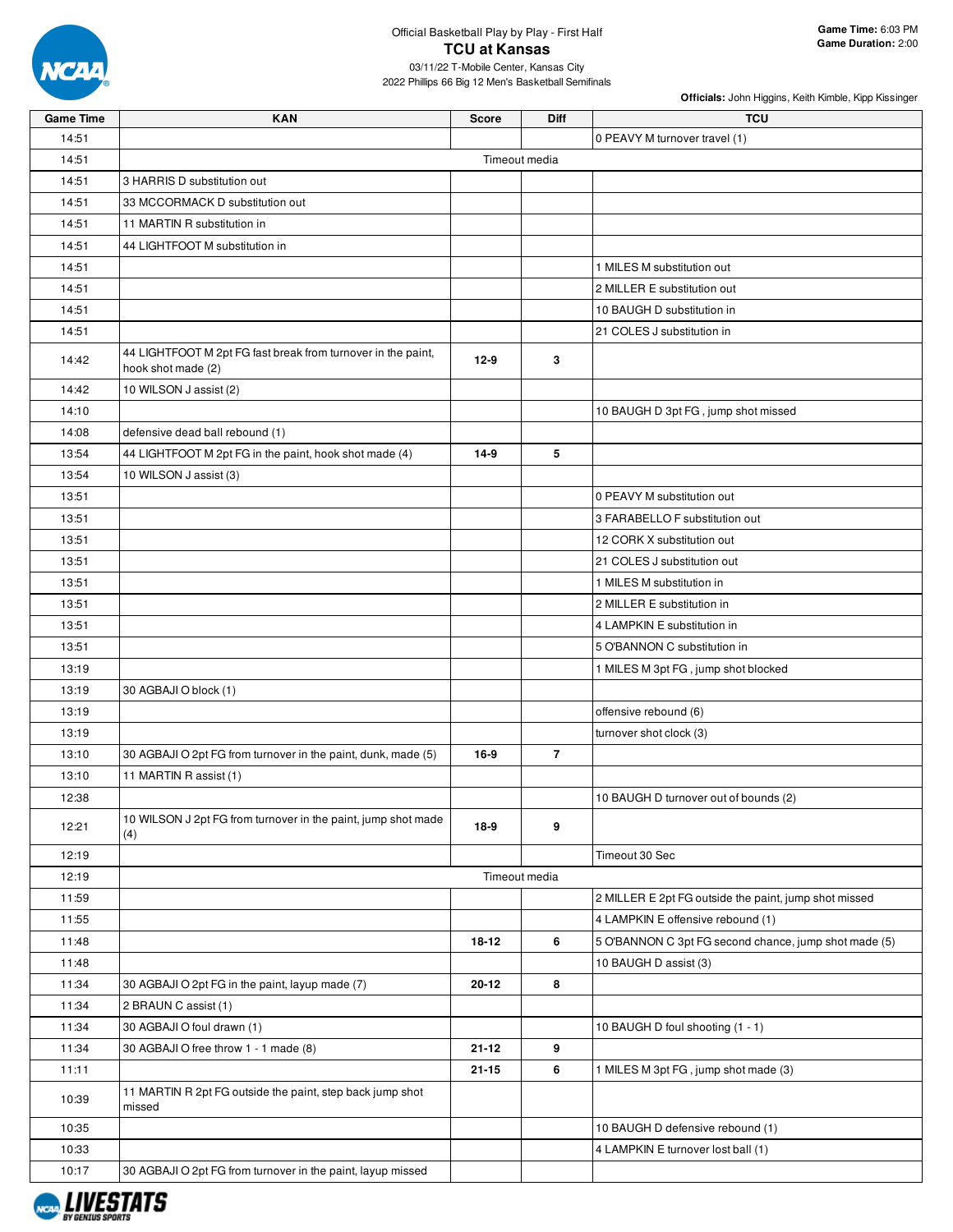

| <b>Game Time</b> | <b>KAN</b>                                                       | <b>Score</b> | Diff           | <b>TCU</b>                                        |
|------------------|------------------------------------------------------------------|--------------|----------------|---------------------------------------------------|
| 10:14            |                                                                  |              |                | 5 O'BANNON C defensive rebound (2)                |
| 10:07            |                                                                  |              |                | 4 LAMPKIN E 2pt FG in the paint, layup missed     |
| 10:06            |                                                                  |              |                | 4 LAMPKIN E offensive rebound (2)                 |
| 10:06            | 44 LIGHTFOOT M foul shooting (1 - 2)                             |              |                | 4 LAMPKIN E foul drawn (1)                        |
| 10:06            |                                                                  | $21 - 16$    | 5              | 4 LAMPKIN E free throw 1 - 2 made (5)             |
| 10:06            | 10 WILSON J substitution out                                     |              |                |                                                   |
| 10:06            | 11 MARTIN R substitution out                                     |              |                |                                                   |
| 10:06            | 44 LIGHTFOOT M substitution out                                  |              |                |                                                   |
| 10:06            | 3 HARRIS D substitution in                                       |              |                |                                                   |
| 10:06            | 33 MCCORMACK D substitution in                                   |              |                |                                                   |
| 10:06            | 55 COLEMAN-LANDS J substitution in                               |              |                |                                                   |
| 10:06            |                                                                  |              |                | 2 MILLER E substitution out                       |
| 10:06            |                                                                  |              |                | 21 COLES J substitution in                        |
| 10:05            |                                                                  |              |                | 4 LAMPKIN E free throw 2 - 2 missed               |
| 10:03            | 2 BRAUN C defensive rebound (2)                                  |              |                |                                                   |
| 09:45            | 55 COLEMAN-LANDS J 2pt FG outside the paint, jump shot<br>missed |              |                |                                                   |
| 09:43            |                                                                  |              |                | 10 BAUGH D defensive rebound (2)                  |
| 09:43            | 30 AGBAJI O foul personal (1 - 3)                                |              |                | 10 BAUGH D foul drawn (2)                         |
| 09:43            | 30 AGBAJI O substitution out                                     |              |                |                                                   |
| 09:43            | 10 WILSON J substitution in                                      |              |                |                                                   |
| 09:43            |                                                                  |              |                | 5 O'BANNON C substitution out                     |
| 09:43            |                                                                  |              |                | 0 PEAVY M substitution in                         |
| 09:30            |                                                                  |              |                | 21 COLES J 3pt FG, jump shot missed               |
| 09:27            | 33 MCCORMACK D defensive rebound (2)                             |              |                |                                                   |
| 09:23            | jump ball situation                                              |              |                |                                                   |
| 09:07            | 3 HARRIS D 2pt FG in the paint, layup made (2)                   | 23-16        | $\overline{7}$ |                                                   |
| 08:42            |                                                                  |              |                | 4 LAMPKIN E 2pt FG in the paint, hook shot missed |
| 08:39            | 2 BRAUN C defensive rebound (3)                                  |              |                |                                                   |
| 08:35            | 33 MCCORMACK D foul drawn (1)                                    |              |                | 21 COLES J foul personal (1 - 2)                  |
| 08:35            | 55 COLEMAN-LANDS J substitution out                              |              |                |                                                   |
| 08:35            | 1 YESUFU J substitution in                                       |              |                |                                                   |
| 08:35            |                                                                  |              |                | 4 LAMPKIN E substitution out                      |
| 08:35            |                                                                  |              |                | 21 COLES J substitution out                       |
| 08:35            |                                                                  |              |                | 2 MILLER E substitution in                        |
| 08:35            |                                                                  |              |                | 12 CORK X substitution in                         |
| 08:26            | 33 MCCORMACK D foul drawn (2)                                    |              |                | 12 CORK X foul shooting (1 - 3)                   |
| 08:26            | 33 MCCORMACK D free throw 1 - 2 missed                           |              |                |                                                   |
| 08:26            | offensive dead ball rebound (2)                                  |              |                |                                                   |
| 08:26            | 33 MCCORMACK D free throw 2 - 2 made (3)                         | 24-16        | 8              |                                                   |
| 08:19            | 3 HARRIS D steal (1)                                             |              |                | 10 BAUGH D turnover lost ball (3)                 |
| 07:58            | 33 MCCORMACK D foul drawn (3)                                    |              |                | 12 CORK X foul shooting (2 - 4)                   |
| 07:58            |                                                                  |              | Timeout media  |                                                   |
| 07:58            | 2 BRAUN C substitution out                                       |              |                |                                                   |
| 07:58            | 30 AGBAJI O substitution in                                      |              |                |                                                   |
| 07:58            |                                                                  |              |                | 0 PEAVY M substitution out                        |
| 07:58            |                                                                  |              |                | 12 CORK X substitution out                        |
| 07:58            |                                                                  |              |                | 4 LAMPKIN E substitution in                       |
| 07:58            |                                                                  |              |                | 5 O'BANNON C substitution in                      |

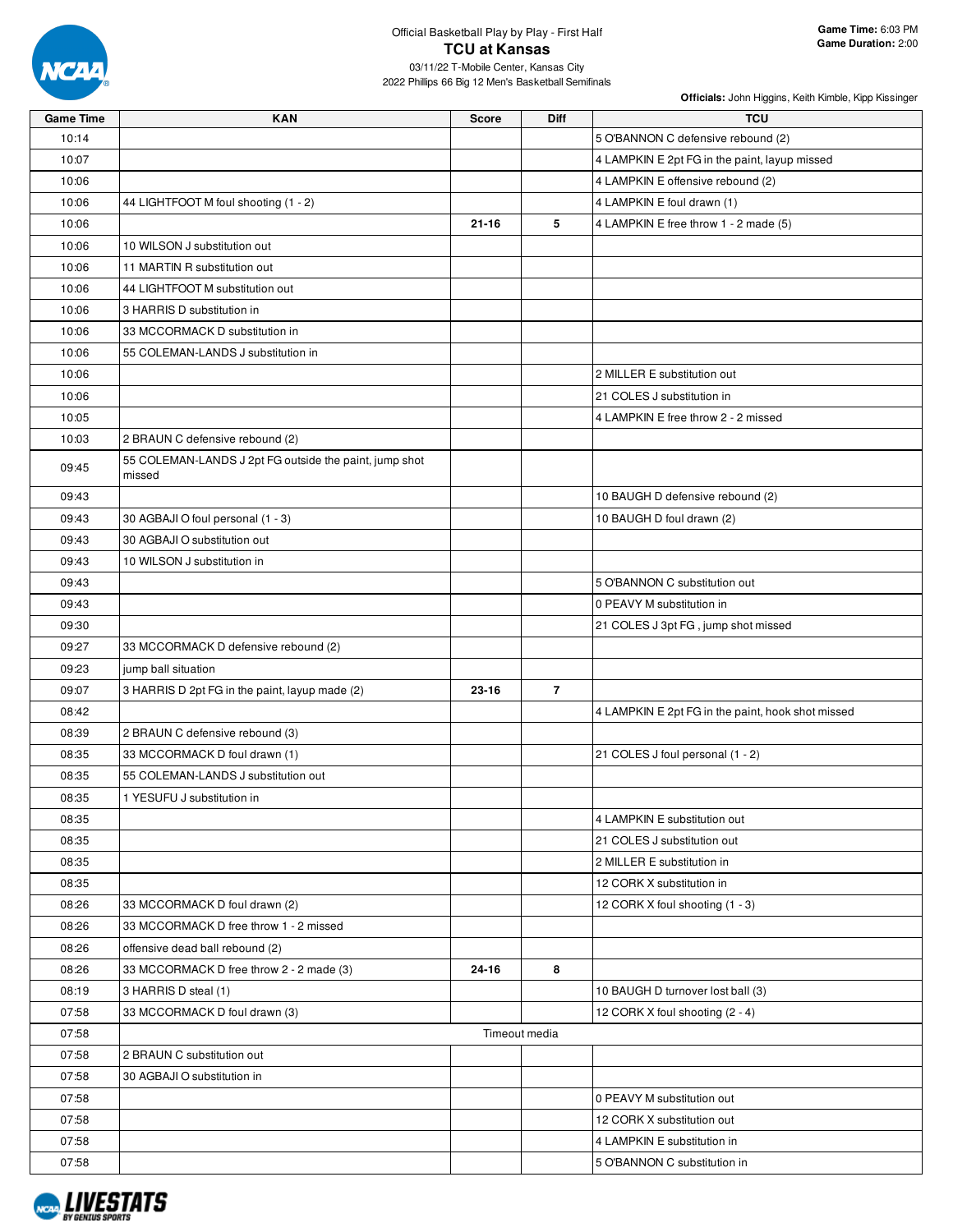

## Official Basketball Play by Play - First Half **TCU at Kansas**

03/11/22 T-Mobile Center, Kansas City 2022 Phillips 66 Big 12 Men's Basketball Semifinals

| <b>Game Time</b> | <b>KAN</b>                                                | <b>Score</b> | Diff          | <b>TCU</b>                                                 |
|------------------|-----------------------------------------------------------|--------------|---------------|------------------------------------------------------------|
| 07:58            | 33 MCCORMACK D free throw 1 - 2 made (4)                  | $25 - 16$    | 9             |                                                            |
| 07:58            | 33 MCCORMACK D free throw 2 - 2 made (5)                  | $26 - 16$    | 10            |                                                            |
| 07:46            |                                                           | $26 - 18$    | 8             | 1 MILES M 2pt FG in the paint, floating jump shot made (5) |
| 07:30            | 30 AGBAJI O 2pt FG outside the paint, jump shot made (10) | 28-18        | 10            |                                                            |
| 07:13            | 33 MCCORMACK D foul personal (1 - 4)                      |              |               | 10 BAUGH D foul drawn (3)                                  |
| 07:13            |                                                           |              |               | 10 BAUGH D substitution out                                |
| 07:13            |                                                           |              |               | 3 FARABELLO F substitution in                              |
| 06:54            |                                                           |              |               | 1 MILES M 3pt FG, jump shot missed                         |
| 06:52            |                                                           |              |               | 4 LAMPKIN E offensive rebound (3)                          |
| 06:52            |                                                           |              |               | 4 LAMPKIN E turnover travel (2)                            |
| 06:33            | 3 HARRIS D turnover out of bounds (1)                     |              |               |                                                            |
| 06:12            |                                                           |              |               | 1 MILES M turnover out of bounds (1)                       |
| 05:53            | 10 WILSON J turnover lost ball (1)                        |              |               |                                                            |
| 05:38            |                                                           |              |               | 2 MILLER E 3pt FG from turnover, jump shot missed          |
| 05:36            | 1 YESUFU J defensive rebound (1)                          |              |               |                                                            |
| 05:31            | 30 AGBAJI O 3pt FG fast break, jump shot made (13)        | $31 - 18$    | 13            |                                                            |
| 05:31            | 1 YESUFU J assist (1)                                     |              |               |                                                            |
| 05:27            |                                                           |              |               | Timeout 30 Sec                                             |
| 05:02            | 33 MCCORMACK D foul shooting (2 - 5)                      |              |               | 1 MILES M foul drawn (1)                                   |
| 05:02            |                                                           | $31 - 19$    | 12            | 1 MILES M free throw 1 - 2 made (6)                        |
| 05:02            | 33 MCCORMACK D substitution out                           |              |               |                                                            |
| 05:02            | 44 LIGHTFOOT M substitution in                            |              |               |                                                            |
| 05:02            |                                                           |              |               | 2 MILLER E substitution out                                |
| 05:02            |                                                           |              |               | 0 PEAVY M substitution in                                  |
| 05:01            |                                                           |              |               | 1 MILES M free throw 2 - 2 missed                          |
| 05:00            | 44 LIGHTFOOT M defensive rebound (1)                      |              |               |                                                            |
| 04:41            | 1 YESUFU J 3pt FG, jump shot made (3)                     | 34-19        | 15            |                                                            |
| 04:41            | 3 HARRIS D assist (2)                                     |              |               |                                                            |
| 04:15            | 3 HARRIS D foul personal (2 - 6)                          |              |               | 1 MILES M foul drawn (2)                                   |
| 04:15            | 3 HARRIS D substitution out                               |              |               |                                                            |
| 04:15            | 10 WILSON J substitution out                              |              |               |                                                            |
| 04:15            | 2 BRAUN C substitution in                                 |              |               |                                                            |
| 04:15            | 11 MARTIN R substitution in                               |              |               |                                                            |
| 04:15            |                                                           |              |               | 3 FARABELLO F substitution out                             |
| 04:15            |                                                           |              |               | 10 BAUGH D substitution in                                 |
| 04:05            |                                                           | 34-21        | 13            | 4 LAMPKIN E 2pt FG in the paint, layup made (7)            |
| 04:05            |                                                           |              |               | 1 MILES M assist (2)                                       |
| 03:52            | 11 MARTIN R 2pt FG outside the paint, jump shot made (2)  | 36-21        | 15            |                                                            |
| 03:27            |                                                           | 36-23        | 13            | 0 PEAVY M 2pt FG in the paint, layup made (2)              |
| 03:27            |                                                           |              |               | 10 BAUGH D assist (4)                                      |
| 03:13            | 2 BRAUN C 2pt FG in the paint, layup made (5)             | 38-23        | 15            |                                                            |
| 03:13            | 11 MARTIN R assist (2)                                    |              |               |                                                            |
| 02:53            | 11 MARTIN R foul personal (1 - 7)                         |              |               | 4 LAMPKIN E foul drawn (2)                                 |
| 02:53            |                                                           |              | Timeout media |                                                            |
| 02:52            |                                                           |              |               | 4 LAMPKIN E 1&1 free throw 1 missed                        |
| 02:51            | 1 YESUFU J defensive rebound (2)                          |              |               |                                                            |
| 02:40            | 2 BRAUN C 2pt FG in the paint, driving layup made (7)     | 40-23        | 17            |                                                            |
| 02:10            |                                                           |              |               | 1 MILES M 2pt FG in the paint, layup blocked               |
| 02:10            | 2 BRAUN C block (1)                                       |              |               |                                                            |

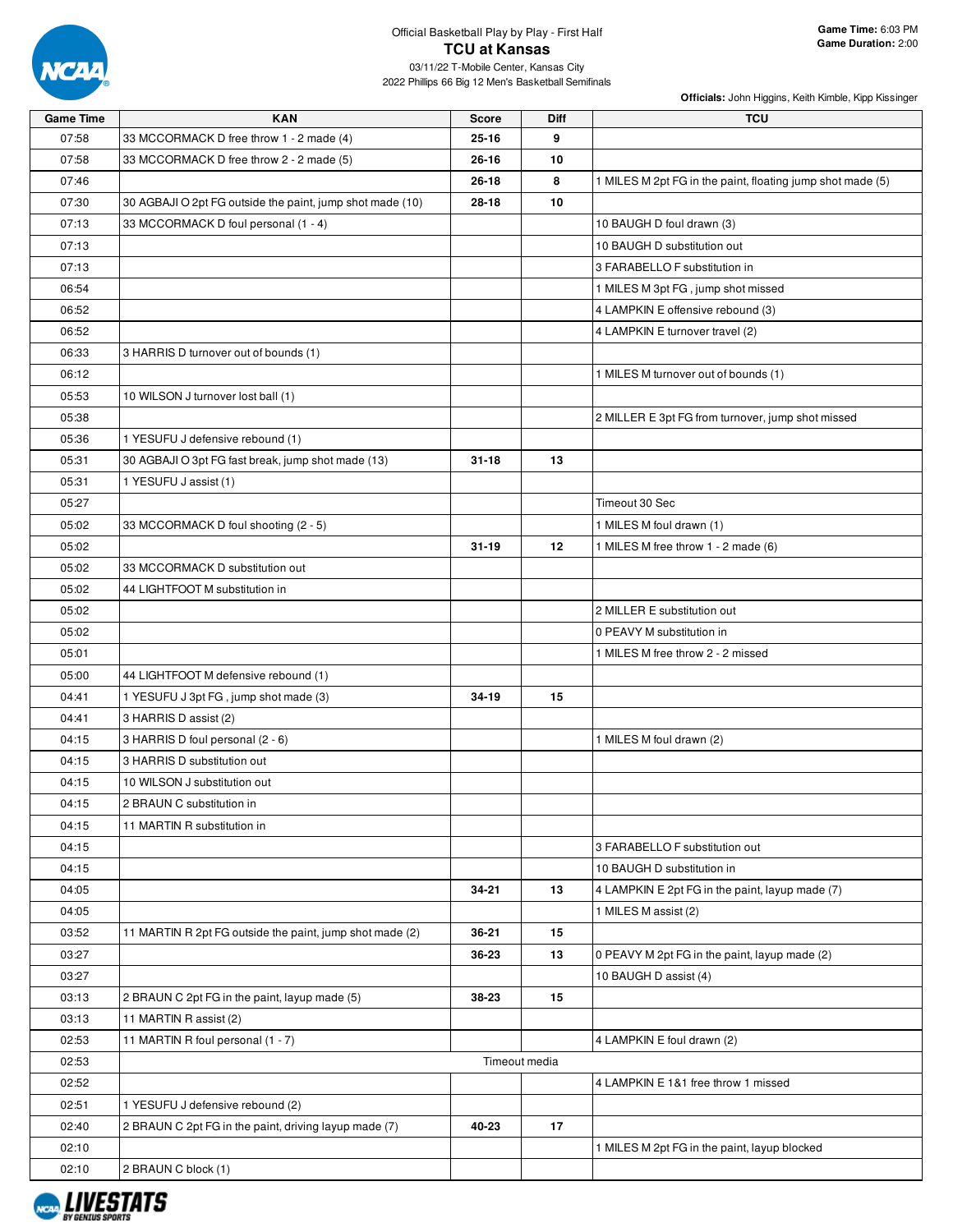

| <b>Game Time</b> | <b>KAN</b>                                                                | <b>Score</b>         | <b>Diff</b> | <b>TCU</b>                                                                        |
|------------------|---------------------------------------------------------------------------|----------------------|-------------|-----------------------------------------------------------------------------------|
| 02:06            |                                                                           |                      |             | 5 O'BANNON C offensive rebound (3)                                                |
| 02:06            |                                                                           |                      |             | turnover shot clock (9)                                                           |
| 02:06            |                                                                           |                      |             | 4 LAMPKIN E substitution out                                                      |
| 02:06            |                                                                           |                      |             | 5 O'BANNON C substitution out                                                     |
| 02:06            |                                                                           |                      |             | 3 FARABELLO F substitution in                                                     |
| 02:06            |                                                                           |                      |             | 12 CORK X substitution in                                                         |
| 01:49            | 44 LIGHTFOOT M 2pt FG from turnover in the paint, hook shot<br>made $(6)$ | 42-23                | 19          |                                                                                   |
| 01:49            | 11 MARTIN R assist (3)                                                    |                      |             |                                                                                   |
| 01:25            |                                                                           | 42-25                | 17          | 0 PEAVY M 2pt FG in the paint, layup made (4)                                     |
| 01:14            | 11 MARTIN R foul drawn (1)                                                |                      |             | 0 PEAVY M foul shooting (1 - 5)                                                   |
| 01:14            | 11 MARTIN R free throw 1 - 2 made (3)                                     | 43-25                | 18          |                                                                                   |
| 01:14            | 11 MARTIN R free throw 2 - 2 made (4)                                     | 44-25                | 19          |                                                                                   |
| 00:58            |                                                                           |                      |             | 0 PEAVY M 2pt FG in the paint, layup blocked                                      |
| 00:58            | 44 LIGHTFOOT M block (1)                                                  |                      |             |                                                                                   |
| 00:57            |                                                                           |                      |             | offensive rebound (14)                                                            |
| 00:45            |                                                                           | 44-27                | 17          | 1 MILES M 2pt FG second chance outside the paint, step back<br>jump shot made (8) |
| 00:41            | Timeout 30 Sec                                                            |                      |             |                                                                                   |
| 00:37            | 30 AGBAJI O 3pt FG, jump shot missed                                      |                      |             |                                                                                   |
| 00:33            |                                                                           |                      |             | 1 MILES M defensive rebound (2)                                                   |
| 00:08            |                                                                           | 44-30                | 14          | 3 FARABELLO F 3pt FG, jump shot made (6)                                          |
| 00:08            |                                                                           |                      |             | 1 MILES M assist (3)                                                              |
| 00:01            | 1 YESUFU J foul drawn (1)                                                 |                      |             | 0 PEAVY M foul personal (2 - 6)                                                   |
| 00:00            | 2 BRAUN C 3pt FG, jump shot missed                                        |                      |             |                                                                                   |
| 00:00            |                                                                           |                      |             | 12 CORK X defensive rebound (2)                                                   |
|                  |                                                                           | <b>END OF PERIOD</b> |             |                                                                                   |
|                  |                                                                           | <b>KAN 44-30 TCU</b> |             |                                                                                   |

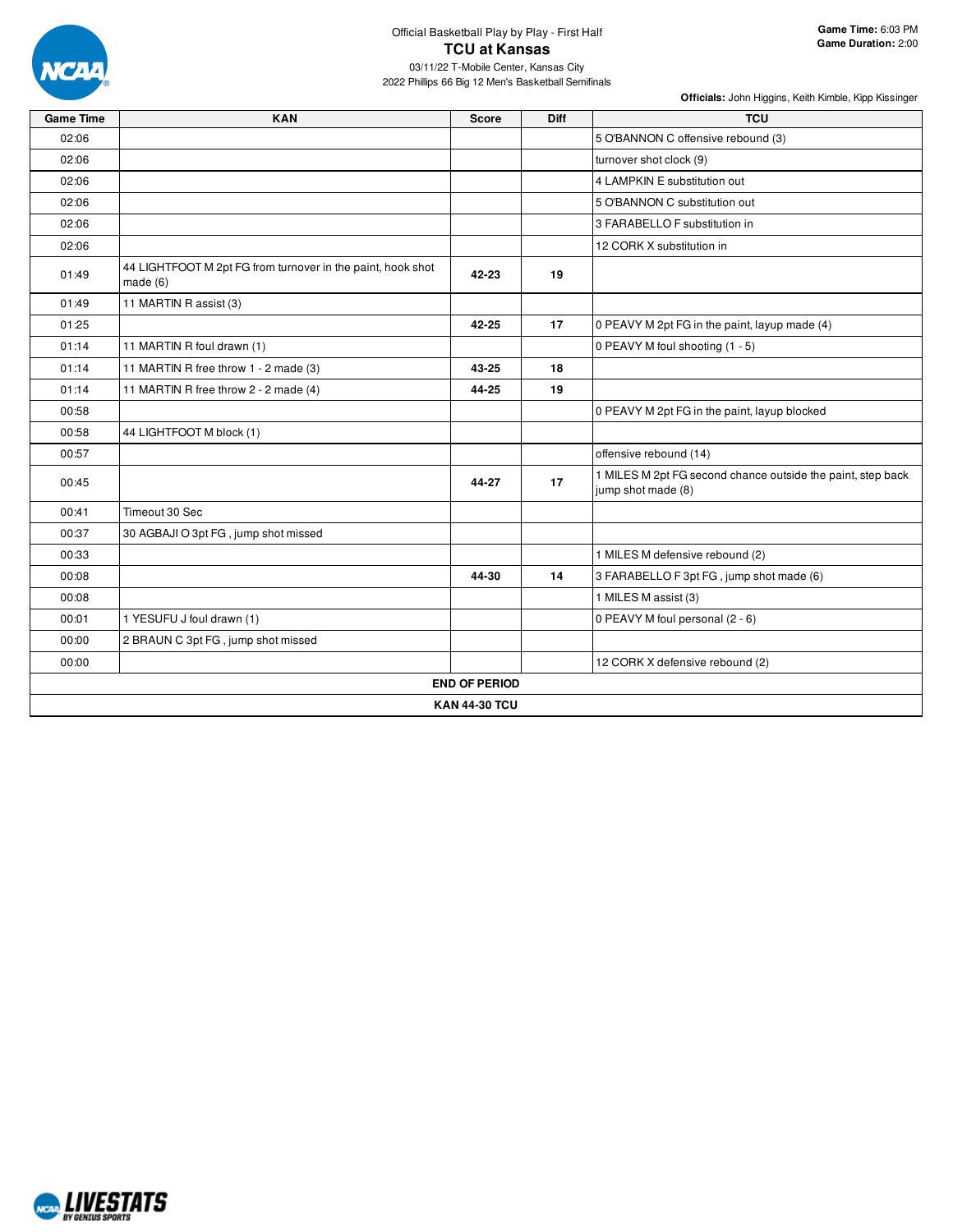

|               |                        |            | FG        | 3P       | <b>FT</b> |                |                | <b>Rebounds</b> |                | <b>Fouls</b> | <b>TP</b> | <b>AS</b> | $TO$ ST |   |           | <b>Blocks</b>  | $+/-$ |
|---------------|------------------------|------------|-----------|----------|-----------|----------------|----------------|-----------------|----------------|--------------|-----------|-----------|---------|---|-----------|----------------|-------|
|               | NO. Name               | Min        | M-A       | M-A      | M-A       | <b>OR</b>      |                | DR TOT          | <b>PF</b>      | <b>FD</b>    |           |           |         |   | <b>BS</b> | <b>BA</b>      |       |
| 2             | <b>Emanuel Miller</b>  | F<br>12:27 | $0 - 2$   | $0 - 1$  | $0 - 0$   | 0              |                |                 | $\Omega$       | $\mathbf{0}$ | 0         |           | 0       | 0 | 0         | 0              | -6    |
| 5             | Chuck O'Bannon         | F<br>13:46 | $2 - 3$   | $1-2$    | $0-0$     |                | $\overline{2}$ | 3               | $\Omega$       | $\Omega$     | 5         | 0         | 0       | 0 | $\Omega$  | $\Omega$       | $-10$ |
| 4             | Eddie Lampkin          | 14:54<br>C | $3 - 5$   | $0 - 0$  | $1-3$     | 3              | $\Omega$       | 3               | $\Omega$       | 2            | ⇁         | 0         | 2       | 0 | $\Omega$  | 0              | -12   |
|               | <b>Mike Miles</b><br>G | 19:00      | $3 - 7$   | $1-3$    | $1 - 2$   | 0              | $\overline{2}$ | $\overline{2}$  | $\Omega$       | 2            | 8         | 3         |         | 0 | $\Omega$  | $\overline{2}$ | $-10$ |
| 10            | Damion Baugh<br>G      | 15:39      | $0 - 1$   | $0 - 1$  | $0 - 0$   | 0              | $\overline{c}$ | 2               |                | 3            | 0         | 4         | 3       | 0 | $\Omega$  | 0              | -9    |
| 0             | Micah Peavy            | 09:10      | $2 - 3$   | $0 - 0$  | $0-0$     | $\Omega$       | $\Omega$       | $\mathbf{0}$    | $\overline{2}$ | $\Omega$     | 4         | 0         |         | 0 | $\Omega$  |                | -9    |
| 3             | Francisco Farabello    | 07:27      | $2-2$     | $2 - 2$  | $0 - 0$   | 0              |                | 1               | $\Omega$       | 0            | 6         | U         | 0       | 0 | $\Omega$  | <sup>0</sup>   | -6    |
| 12            | <b>Xavier Cork</b>     | 05:06      | $0 - 2$   | $0 - 0$  | $0 - 0$   |                |                | $\overline{2}$  | $\overline{2}$ | 0            | 0         | 0         | 0       | 0 | $\Omega$  |                | $-2$  |
| 21            | JaKobe Coles           | 02:31      | $0 - 1$   | $0 - 1$  | $0 - 0$   | $\Omega$       | $\Omega$       | $\Omega$        |                | 0            | 0         | 0         | 0       | 0 | $\Omega$  | 0              | -6    |
| Team          |                        |            |           |          |           | $\overline{2}$ | $\Omega$       | 2               |                |              | 0         |           | 2       |   |           |                |       |
| <b>Totals</b> |                        |            | $12 - 26$ | $4 - 10$ | $2 - 5$   |                | 9              | 16              | 6              | 7            | 30        | 8         | 9       | 0 | $\Omega$  | 4              | $-14$ |

| <b>Shooting By Period</b> |               |           |       |  |  |  |  |  |  |  |
|---------------------------|---------------|-----------|-------|--|--|--|--|--|--|--|
| 1st                       | FG%           | 12-26     | 46.2% |  |  |  |  |  |  |  |
|                           | 3PT%          | $4 - 10$  | 40.0% |  |  |  |  |  |  |  |
|                           | FT%           | $2 - 5$   | 40%   |  |  |  |  |  |  |  |
|                           | <b>GM FG%</b> | $12 - 26$ | 46.2% |  |  |  |  |  |  |  |
|                           | 3PT%          | $4 - 10$  | 40.0% |  |  |  |  |  |  |  |
|                           | FT%           | $2 - 5$   | 40.0% |  |  |  |  |  |  |  |

Dead Ball Rebounds: 0, 0

|               | Kansas - 44            |    |       |         |         |           |          |           |                 |           |              |          |                |          |   |           |               |       |
|---------------|------------------------|----|-------|---------|---------|-----------|----------|-----------|-----------------|-----------|--------------|----------|----------------|----------|---|-----------|---------------|-------|
|               |                        |    |       | FG      | 3P      | <b>FT</b> |          |           | <b>Rebounds</b> |           | <b>Fouls</b> | TP       |                | AS TO ST |   |           | <b>Blocks</b> |       |
|               | NO. Name               |    | Min   | M-A     | M-A     | M-A       | OR.      | <b>DR</b> | <b>TOT</b>      | <b>PF</b> | FD.          |          |                |          |   | <b>BS</b> | <b>BA</b>     | $+/-$ |
| 10            | Jalen Wilson           | F  | 15:22 | $2 - 4$ | $0 - 1$ | $0 - 0$   | 0        | $\Omega$  | 0               | 0         | $\Omega$     | 4        | 3              |          | 0 | 0         | 0             | 15    |
| 33            | David McCormack        | F. | 10:13 | $1-2$   | $0 - 0$ | $3 - 4$   |          |           | $\overline{2}$  | 2         | 3            | 5        | 0              | 0        | 0 |           | 0             | 8     |
| 2             | <b>Christian Braun</b> | G  | 16:17 | $3-5$   | $1-2$   | $0 - 0$   | 0        | 3         | 3               | 0         | 0            |          |                | 0        | 0 |           | 0             |       |
| 3             | Dajuan Harris          | G  | 11:00 | $1 - 1$ | $0 - 0$ | $0 - 0$   | 0        | $\Omega$  | $\Omega$        | 2         | $\mathbf{0}$ | 2        | $\overline{2}$ |          |   | 0         | 0             | 11    |
| 30            | Ochai Agbaji           | G  | 18:15 | $5-8$   | $2-3$   | $1 - 1$   | 0        | 2         | 2               |           |              | 13       | 0              | 0        | 0 |           | 0             | 11    |
| 11            | <b>Remy Martin</b>     |    | 09:00 | $1-2$   | $0-0$   | $2 - 2$   | $\Omega$ | $\Omega$  | $\mathbf 0$     |           |              | 4        | 3              | 0        | 0 | 0         | 0             | 3     |
| 44            | Mitch Lightfoot        |    | 09:47 | $3-3$   | $0-0$   | $0 - 0$   | 0        |           |                 |           | 0            | 6        | 0              | 0        | 0 |           | 0             | 6     |
| 55            | Jalen Coleman-Lands    |    | 01:31 | $0 - 1$ | $0 - 0$ | $0 - 0$   | $\Omega$ | $\Omega$  | $\Omega$        | 0         | $\Omega$     | 0        | 0              | 0        | 0 | O         | 0             | 2     |
|               | Joseph Yesufu          |    | 08:35 | 1-1     | $1 - 1$ | $0 - 0$   | 0        | 2         | $\mathbf{2}$    | 0         |              | 3        |                | 0        | 0 | 0         | 0             |       |
| Team          |                        |    |       |         |         |           | 0        | $\Omega$  | 0               |           |              | $\Omega$ |                | 0        |   |           |               |       |
| <b>Totals</b> |                        |    |       | 17-27   | $4 - 7$ | $6 - 7$   |          | 9         | 10              |           | 6            | 44       | 10             | 2        |   | 4         | 0             | 14    |

|  | Technical Fouls::NONE |
|--|-----------------------|
|--|-----------------------|

|     | <b>Shooting By Period</b> |         |       |  |  |  |  |  |  |  |  |  |  |
|-----|---------------------------|---------|-------|--|--|--|--|--|--|--|--|--|--|
| 1st | FG%                       | 17-27   | 63.0% |  |  |  |  |  |  |  |  |  |  |
|     | 3PT%                      | $4 - 7$ | 57.1% |  |  |  |  |  |  |  |  |  |  |
|     | FT%                       | 6-7     | 85.7% |  |  |  |  |  |  |  |  |  |  |
|     | GM FG%                    | 17-27   | 63.0% |  |  |  |  |  |  |  |  |  |  |
|     | 3PT%                      | $4 - 7$ | 57.1% |  |  |  |  |  |  |  |  |  |  |
|     | FT%                       | $6 - 7$ | 85.7% |  |  |  |  |  |  |  |  |  |  |

Dead Ball Rebounds: 1, 1

|                         | <b>TCU</b> | <b>KAN</b>                              |                    |                      |                |    |
|-------------------------|------------|-----------------------------------------|--------------------|----------------------|----------------|----|
|                         |            |                                         | <b>Points from</b> |                      | <b>TCU KAN</b> |    |
| <b>Biggest lead</b>     |            | $4(1st 18:50) 19(1st 1:49)$             | <b>Turnovers</b>   |                      |                | 12 |
| <b>Best Scoring Run</b> |            | $5(1st 0.08)$ 11(1 <sup>st</sup> 12:21) | Paint              |                      | 12             | 22 |
| <b>Lead Changes</b>     |            |                                         |                    | <b>Second Chance</b> | 6              | 0  |
| <b>Times Tied</b>       |            |                                         | <b>Fast Breaks</b> |                      |                |    |
| <b>Time with Lead</b>   | 03:58      | 15:39                                   | <b>Bench</b>       |                      | 10             | 13 |

**Technical Fouls:**:NONE

| <b>Points from</b>    |    | <b>TCU KAN</b> |            | <b>Period by Period Scoring</b> |     |     |  |  |  |  |  |  |
|-----------------------|----|----------------|------------|---------------------------------|-----|-----|--|--|--|--|--|--|
| <b>Turnovers</b>      |    | 12             |            | 1st                             | 2nd | TOT |  |  |  |  |  |  |
| Paint                 | 12 | 22             |            |                                 | -32 |     |  |  |  |  |  |  |
| <b>Second Chancel</b> | 6  | 2              | <b>TCU</b> | 30                              |     | 62  |  |  |  |  |  |  |
| <b>Fast Breaks</b>    |    | 8              | <b>KAN</b> |                                 |     |     |  |  |  |  |  |  |
| Bench                 |    |                |            | 44                              | 31  | 75  |  |  |  |  |  |  |

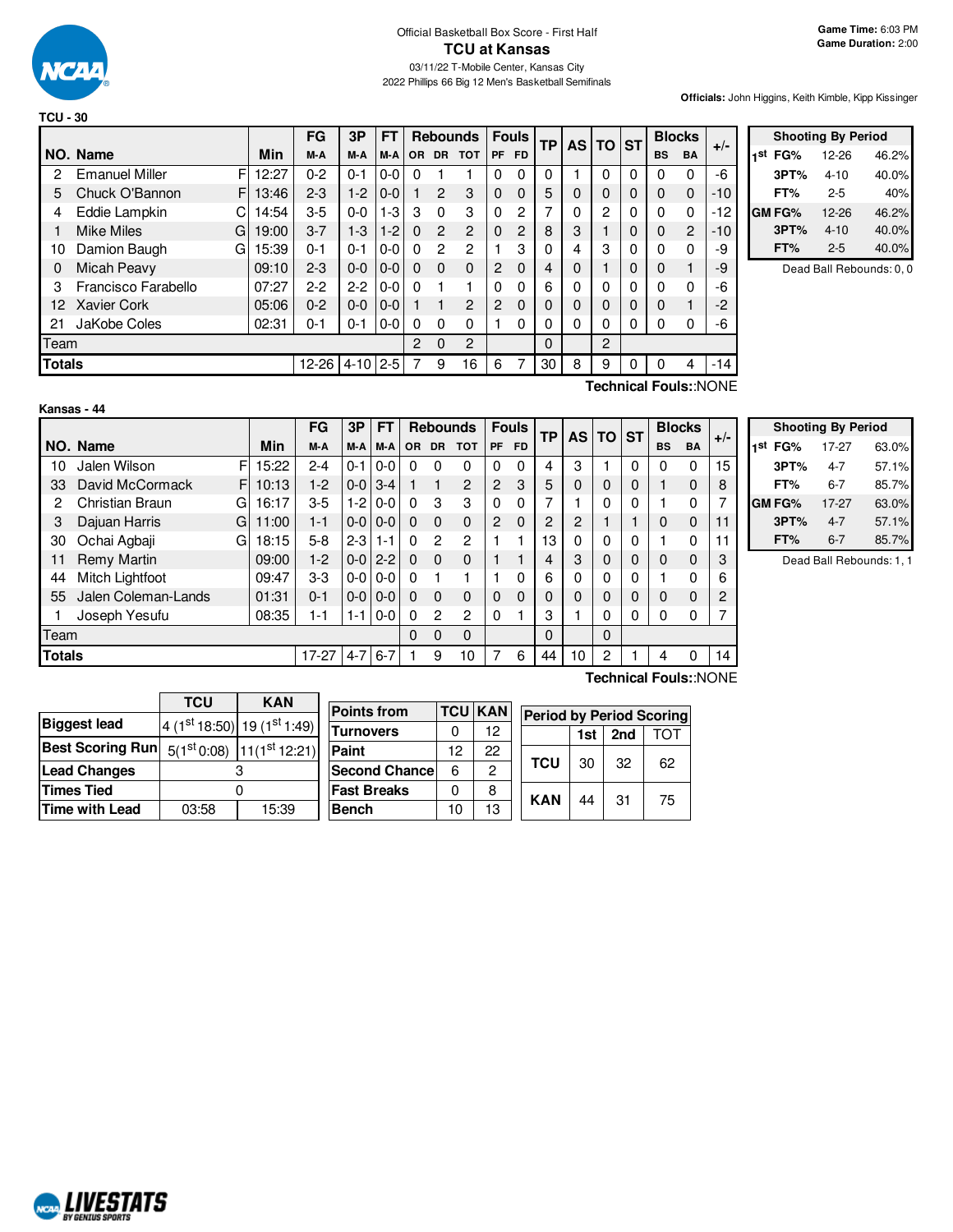

#### **Period 2**

| <b>Quarter Starters:</b> |                                                                       |              |      |                                                           |
|--------------------------|-----------------------------------------------------------------------|--------------|------|-----------------------------------------------------------|
| <b>KAN</b>               | 2 Braun C<br>3 Harris D                                               | 10 Wilson J  |      | 33 McCormack D<br>30 Agbaji O                             |
| TCU                      | 1 Miles M<br>2 Miller E                                               | 4 Lampkin E  |      | 5 O'Bannon C<br>10 Baugh D                                |
| <b>Game Time</b>         | <b>KAN</b>                                                            | <b>Score</b> | Diff | <b>TCU</b>                                                |
| 20:00                    | 1 YESUFU J substitution out                                           |              |      |                                                           |
| 20:00                    | 11 MARTIN R substitution out                                          |              |      |                                                           |
| 20:00                    | 44 LIGHTFOOT M substitution out                                       |              |      |                                                           |
| 20:00                    | 3 HARRIS D substitution in                                            |              |      |                                                           |
| 20:00                    | 10 WILSON J substitution in                                           |              |      |                                                           |
| 20:00                    | 33 MCCORMACK D substitution in                                        |              |      |                                                           |
| 20:00                    |                                                                       |              |      | 0 PEAVY M substitution out                                |
| 20:00                    |                                                                       |              |      | 3 FARABELLO F substitution out                            |
| 20:00                    |                                                                       |              |      | 12 CORK X substitution out                                |
| 20:00                    |                                                                       |              |      | 2 MILLER E substitution in                                |
| 20:00                    |                                                                       |              |      | 4 LAMPKIN E substitution in                               |
| 20:00                    |                                                                       |              |      | 5 O'BANNON C substitution in                              |
| 19:37                    | 2 BRAUN C foul shooting (1 - 1)                                       |              |      | 4 LAMPKIN E foul drawn (3)                                |
| 19:37                    |                                                                       |              |      | 4 LAMPKIN E free throw 1 - 2 missed                       |
| 19:37                    |                                                                       |              |      | offensive dead ball rebound (1)                           |
| 19:37                    |                                                                       | 44-31        | 13   | 4 LAMPKIN E free throw 2 - 2 made (8)                     |
| 19:22                    | 10 WILSON J 2pt FG in the paint, jump shot made (6)                   | 46-31        | 15   |                                                           |
| 19:22                    | 33 MCCORMACK D assist (1)                                             |              |      |                                                           |
| 19:06                    |                                                                       | 46-33        | 13   | 2 MILLER E 2pt FG in the paint, layup made (2)            |
| 19:06                    |                                                                       |              |      | 10 BAUGH D assist (5)                                     |
| 18:50                    | 30 AGBAJI O 2pt FG outside the paint, jump shot missed                |              |      |                                                           |
| 18:47                    |                                                                       |              |      | 1 MILES M defensive rebound (3)                           |
| 18:47                    | 33 MCCORMACK D foul personal (3 - 2)                                  |              |      | 1 MILES M foul drawn (3)                                  |
| 18:47                    | 33 MCCORMACK D substitution out                                       |              |      |                                                           |
| 18:47                    | 44 LIGHTFOOT M substitution in                                        |              |      |                                                           |
| 18:35                    |                                                                       | 46-35        | 11   | 2 MILLER E 2pt FG in the paint, layup made (4)            |
| 18:35                    |                                                                       |              |      | 10 BAUGH D assist (6)                                     |
| 18:23                    | 3 HARRIS D 2pt FG in the paint, jump shot missed                      |              |      |                                                           |
| 18:19                    | 10 WILSON J offensive rebound (1)                                     |              |      |                                                           |
| 18:10                    | 44 LIGHTFOOT M 2pt FG second chance in the paint, layup<br>made $(8)$ | 48-35        | 13   |                                                           |
| 18:10                    | 10 WILSON J assist (4)                                                |              |      |                                                           |
| 17:55                    |                                                                       | 48-37        | 11   | 5 O'BANNON C 2pt FG outside the paint, jump shot made (7) |
| 17:55                    |                                                                       |              |      | 10 BAUGH D assist (7)                                     |
| 17:45                    | 30 AGBAJI O 2pt FG in the paint, layup made (15)                      | 50-37        | 13   |                                                           |
| 17:37                    |                                                                       | 50-39        | 11   | 1 MILES M 2pt FG in the paint, layup made (10)            |
| 17:15                    | 2 BRAUN C 2pt FG in the paint, layup missed                           |              |      |                                                           |
| 17:13                    | 44 LIGHTFOOT M offensive rebound (2)                                  |              |      |                                                           |
| 17:11                    | 30 AGBAJI O 3pt FG second chance, jump shot missed                    |              |      |                                                           |
| 17:08                    |                                                                       |              |      | 2 MILLER E defensive rebound (2)                          |
| 17:07                    | 10 WILSON J steal (1)                                                 |              |      | 2 MILLER E turnover bad pass (1)                          |
| 16:59                    | 2 BRAUN C 2pt FG from turnover in the paint, layup blocked            |              |      |                                                           |
| 16:59                    |                                                                       |              |      | 5 O'BANNON C block (1)                                    |
|                          |                                                                       |              |      |                                                           |

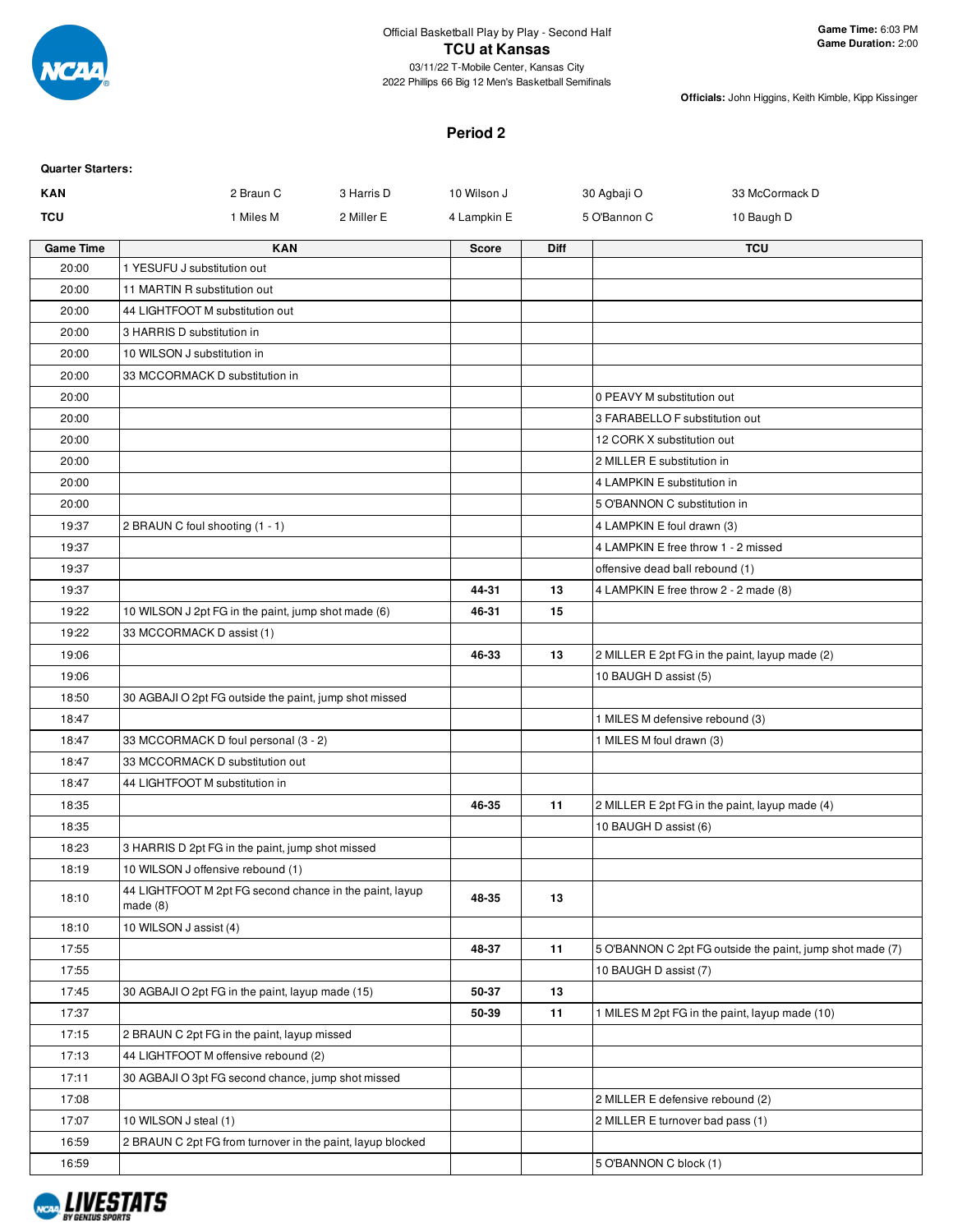

| <b>Game Time</b> | <b>KAN</b>                                                                        | <b>Score</b> | <b>Diff</b>   | <b>TCU</b>                                                 |
|------------------|-----------------------------------------------------------------------------------|--------------|---------------|------------------------------------------------------------|
| 16:55            |                                                                                   |              |               | 1 MILES M defensive rebound (4)                            |
| 16:44            | 44 LIGHTFOOT M foul shooting (2 - 3)                                              |              |               | 10 BAUGH D foul drawn (4)                                  |
| 16:44            |                                                                                   | 50-40        | 10            | 10 BAUGH D free throw 1 - 2 made (1)                       |
| 16:44            |                                                                                   |              |               | 2 MILLER E substitution out                                |
| 16:44            |                                                                                   |              |               | 0 PEAVY M substitution in                                  |
| 16:44            |                                                                                   | 50-41        | 9             | 10 BAUGH D free throw 2 - 2 made (2)                       |
| 16:34            | 30 AGBAJI O 2pt FG in the paint, dunk, made (17)                                  | 52-41        | 11            |                                                            |
| 16:34            | 44 LIGHTFOOT M assist (1)                                                         |              |               |                                                            |
| 16:19            |                                                                                   | 52-44        | 8             | 5 O'BANNON C 3pt FG, jump shot made (10)                   |
| 16:19            |                                                                                   |              |               | 10 BAUGH D assist (8)                                      |
| 16:03            | 2 BRAUN C 2pt FG in the paint, driving layup made (9)                             | 54-44        | 10            |                                                            |
| 15:53            | 3 HARRIS D foul drawn (1)                                                         |              |               | 1 MILES M foul offensive (1 - 1)                           |
| 15:53            |                                                                                   |              |               | 1 MILES M turnover offensive (2)                           |
| 15:53            |                                                                                   |              | Timeout media |                                                            |
| 15:53            |                                                                                   |              |               | 4 LAMPKIN E substitution out                               |
| 15:53            |                                                                                   |              |               | 10 BAUGH D substitution out                                |
| 15:53            |                                                                                   |              |               | 3 FARABELLO F substitution in                              |
| 15:53            |                                                                                   |              |               | 12 CORK X substitution in                                  |
| 15:35            | 44 LIGHTFOOT M 2pt FG from turnover in the paint, jump shot<br>made $(10)$        | 56-44        | 12            |                                                            |
| 15:35            | 3 HARRIS D assist (3)                                                             |              |               |                                                            |
| 15:02            |                                                                                   |              |               | 1 MILES M 2pt FG in the paint, layup blocked               |
| 15:02            | 44 LIGHTFOOT M block (2)                                                          |              |               |                                                            |
| 14:58            | 44 LIGHTFOOT M defensive rebound (3)                                              |              |               |                                                            |
| 14:54            | 2 BRAUN C 3pt FG, jump shot blocked                                               |              |               |                                                            |
| 14:54            |                                                                                   |              |               | 5 O'BANNON C block (2)                                     |
| 14:49            |                                                                                   |              |               | 0 PEAVY M defensive rebound (1)                            |
| 14:38            | 3 HARRIS D foul personal (3 - 4)                                                  |              |               | 1 MILES M foul drawn (4)                                   |
| 14:38            | 3 HARRIS D substitution out                                                       |              |               |                                                            |
| 14:38            | 11 MARTIN R substitution in                                                       |              |               |                                                            |
| 14:38            |                                                                                   |              |               | 1 MILES M substitution out                                 |
| 14:38            |                                                                                   |              |               | 10 BAUGH D substitution in                                 |
| 14:38            |                                                                                   |              |               | 5 O'BANNON C substitution out                              |
| 14:38            |                                                                                   |              |               | 2 MILLER E substitution in                                 |
| 14:25            |                                                                                   |              |               | 2 MILLER E 2pt FG in the paint, layup blocked              |
| 14:25            | 10 WILSON J block (1)                                                             |              |               |                                                            |
| 14:20            |                                                                                   |              |               | 2 MILLER E offensive rebound (3)                           |
| 14:20            |                                                                                   |              |               | 2 MILLER E 2pt FG second chance in the paint, layup missed |
| 14:17            | 44 LIGHTFOOT M defensive rebound (4)                                              |              |               |                                                            |
| 14:10            | 11 MARTIN R 2pt FG in the paint, layup made (6)                                   | 58-44        | 14            |                                                            |
| 13:37            |                                                                                   |              |               | turnover shot clock (12)                                   |
| 13:26            | 44 LIGHTFOOT M foul drawn (1)                                                     |              |               | 3 FARABELLO F foul personal (1 - 2)                        |
| 13:16            | 11 MARTIN R 2pt FG from turnover outside the paint, pull up<br>jump shot made (8) | 60-44        | 16            |                                                            |
| 12:57            | 30 AGBAJI O foul shooting (2 - 5)                                                 |              |               | 2 MILLER E foul drawn (1)                                  |
| 12:57            |                                                                                   |              |               | 2 MILLER E free throw 1 - 2 missed                         |
| 12:57            |                                                                                   |              |               | offensive dead ball rebound (2)                            |
| 12:57            |                                                                                   |              |               | 0 PEAVY M substitution out                                 |
| 12:57            |                                                                                   |              |               | 3 FARABELLO F substitution out                             |
| 12:57            |                                                                                   |              |               | 12 CORK X substitution out                                 |
|                  |                                                                                   |              |               |                                                            |

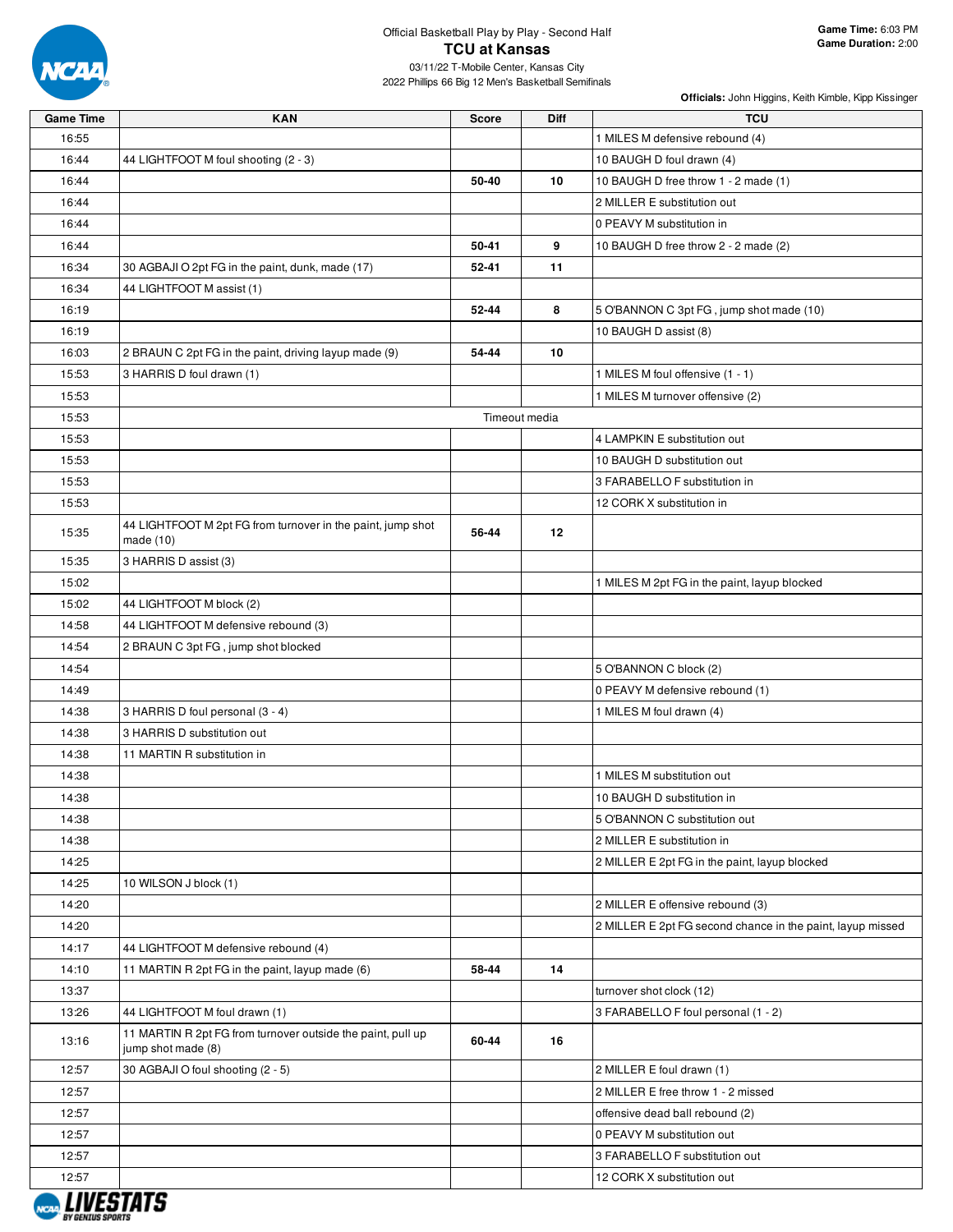

| 12:57<br>1 MILES M substitution in<br>12:57<br>4 LAMPKIN E substitution in<br>12:57<br>5 O'BANNON C substitution in<br>12:57<br>15<br>2 MILLER E free throw 2 - 2 made (5)<br>60-45<br>12:44<br>11 MARTIN R 2pt FG in the paint, layup blocked<br>12:44<br>1 MILES M block (1)<br>5 O'BANNON C defensive rebound (4)<br>12:40<br>2 MILLER E 2pt FG outside the paint, step back jump shot<br>12:33<br>missed<br>12:31<br>2 BRAUN C defensive rebound (4)<br>44 LIGHTFOOT M 3pt FG, jump shot made (13)<br>12:13<br>63-45<br>18<br>12:13<br>2 BRAUN C assist (2)<br>12:03<br>5 O'BANNON C turnover out of bounds (1)<br>44 LIGHTFOOT M 2pt FG from turnover outside the paint, jump<br>11:47<br>shot missed<br>11:44<br>10 BAUGH D defensive rebound (3)<br>Timeout media<br>11:32<br>11:32<br>30 AGBAJI O substitution out<br>11:32<br>1 YESUFU J substitution in<br>1 MILES M 2pt FG outside the paint, pull up jump shot made<br>11:22<br>63-47<br>16<br>(12)<br>11:02<br>2 BRAUN C 2pt FG in the paint, layup blocked<br>11:02<br>2 MILLER E block (1)<br>2 MILLER E defensive rebound (4)<br>10:59<br>10:55<br>2 BRAUN C steal (1)<br>10 BAUGH D turnover bad pass (4)<br>10:49<br>11 MARTIN R 3pt FG from turnover, jump shot missed<br>10:48<br>offensive rebound (16)<br>11 MARTIN R 2pt FG from turnover second chance outside the<br>10:43<br>paint, jump shot missed<br>10:40<br>10 BAUGH D defensive rebound (4) | <b>Game Time</b> | <b>KAN</b>                        | <b>Score</b> | Diff | <b>TCU</b>                |
|-----------------------------------------------------------------------------------------------------------------------------------------------------------------------------------------------------------------------------------------------------------------------------------------------------------------------------------------------------------------------------------------------------------------------------------------------------------------------------------------------------------------------------------------------------------------------------------------------------------------------------------------------------------------------------------------------------------------------------------------------------------------------------------------------------------------------------------------------------------------------------------------------------------------------------------------------------------------------------------------------------------------------------------------------------------------------------------------------------------------------------------------------------------------------------------------------------------------------------------------------------------------------------------------------------------------------------------------------------------------------------------------------------------------------------|------------------|-----------------------------------|--------------|------|---------------------------|
|                                                                                                                                                                                                                                                                                                                                                                                                                                                                                                                                                                                                                                                                                                                                                                                                                                                                                                                                                                                                                                                                                                                                                                                                                                                                                                                                                                                                                             |                  |                                   |              |      |                           |
|                                                                                                                                                                                                                                                                                                                                                                                                                                                                                                                                                                                                                                                                                                                                                                                                                                                                                                                                                                                                                                                                                                                                                                                                                                                                                                                                                                                                                             |                  |                                   |              |      |                           |
|                                                                                                                                                                                                                                                                                                                                                                                                                                                                                                                                                                                                                                                                                                                                                                                                                                                                                                                                                                                                                                                                                                                                                                                                                                                                                                                                                                                                                             |                  |                                   |              |      |                           |
|                                                                                                                                                                                                                                                                                                                                                                                                                                                                                                                                                                                                                                                                                                                                                                                                                                                                                                                                                                                                                                                                                                                                                                                                                                                                                                                                                                                                                             |                  |                                   |              |      |                           |
|                                                                                                                                                                                                                                                                                                                                                                                                                                                                                                                                                                                                                                                                                                                                                                                                                                                                                                                                                                                                                                                                                                                                                                                                                                                                                                                                                                                                                             |                  |                                   |              |      |                           |
|                                                                                                                                                                                                                                                                                                                                                                                                                                                                                                                                                                                                                                                                                                                                                                                                                                                                                                                                                                                                                                                                                                                                                                                                                                                                                                                                                                                                                             |                  |                                   |              |      |                           |
|                                                                                                                                                                                                                                                                                                                                                                                                                                                                                                                                                                                                                                                                                                                                                                                                                                                                                                                                                                                                                                                                                                                                                                                                                                                                                                                                                                                                                             |                  |                                   |              |      |                           |
|                                                                                                                                                                                                                                                                                                                                                                                                                                                                                                                                                                                                                                                                                                                                                                                                                                                                                                                                                                                                                                                                                                                                                                                                                                                                                                                                                                                                                             |                  |                                   |              |      |                           |
|                                                                                                                                                                                                                                                                                                                                                                                                                                                                                                                                                                                                                                                                                                                                                                                                                                                                                                                                                                                                                                                                                                                                                                                                                                                                                                                                                                                                                             |                  |                                   |              |      |                           |
|                                                                                                                                                                                                                                                                                                                                                                                                                                                                                                                                                                                                                                                                                                                                                                                                                                                                                                                                                                                                                                                                                                                                                                                                                                                                                                                                                                                                                             |                  |                                   |              |      |                           |
|                                                                                                                                                                                                                                                                                                                                                                                                                                                                                                                                                                                                                                                                                                                                                                                                                                                                                                                                                                                                                                                                                                                                                                                                                                                                                                                                                                                                                             |                  |                                   |              |      |                           |
|                                                                                                                                                                                                                                                                                                                                                                                                                                                                                                                                                                                                                                                                                                                                                                                                                                                                                                                                                                                                                                                                                                                                                                                                                                                                                                                                                                                                                             |                  |                                   |              |      |                           |
|                                                                                                                                                                                                                                                                                                                                                                                                                                                                                                                                                                                                                                                                                                                                                                                                                                                                                                                                                                                                                                                                                                                                                                                                                                                                                                                                                                                                                             |                  |                                   |              |      |                           |
|                                                                                                                                                                                                                                                                                                                                                                                                                                                                                                                                                                                                                                                                                                                                                                                                                                                                                                                                                                                                                                                                                                                                                                                                                                                                                                                                                                                                                             |                  |                                   |              |      |                           |
|                                                                                                                                                                                                                                                                                                                                                                                                                                                                                                                                                                                                                                                                                                                                                                                                                                                                                                                                                                                                                                                                                                                                                                                                                                                                                                                                                                                                                             |                  |                                   |              |      |                           |
|                                                                                                                                                                                                                                                                                                                                                                                                                                                                                                                                                                                                                                                                                                                                                                                                                                                                                                                                                                                                                                                                                                                                                                                                                                                                                                                                                                                                                             |                  |                                   |              |      |                           |
|                                                                                                                                                                                                                                                                                                                                                                                                                                                                                                                                                                                                                                                                                                                                                                                                                                                                                                                                                                                                                                                                                                                                                                                                                                                                                                                                                                                                                             |                  |                                   |              |      |                           |
|                                                                                                                                                                                                                                                                                                                                                                                                                                                                                                                                                                                                                                                                                                                                                                                                                                                                                                                                                                                                                                                                                                                                                                                                                                                                                                                                                                                                                             |                  |                                   |              |      |                           |
|                                                                                                                                                                                                                                                                                                                                                                                                                                                                                                                                                                                                                                                                                                                                                                                                                                                                                                                                                                                                                                                                                                                                                                                                                                                                                                                                                                                                                             |                  |                                   |              |      |                           |
|                                                                                                                                                                                                                                                                                                                                                                                                                                                                                                                                                                                                                                                                                                                                                                                                                                                                                                                                                                                                                                                                                                                                                                                                                                                                                                                                                                                                                             |                  |                                   |              |      |                           |
|                                                                                                                                                                                                                                                                                                                                                                                                                                                                                                                                                                                                                                                                                                                                                                                                                                                                                                                                                                                                                                                                                                                                                                                                                                                                                                                                                                                                                             |                  |                                   |              |      |                           |
|                                                                                                                                                                                                                                                                                                                                                                                                                                                                                                                                                                                                                                                                                                                                                                                                                                                                                                                                                                                                                                                                                                                                                                                                                                                                                                                                                                                                                             |                  |                                   |              |      |                           |
|                                                                                                                                                                                                                                                                                                                                                                                                                                                                                                                                                                                                                                                                                                                                                                                                                                                                                                                                                                                                                                                                                                                                                                                                                                                                                                                                                                                                                             |                  |                                   |              |      |                           |
|                                                                                                                                                                                                                                                                                                                                                                                                                                                                                                                                                                                                                                                                                                                                                                                                                                                                                                                                                                                                                                                                                                                                                                                                                                                                                                                                                                                                                             |                  |                                   |              |      |                           |
|                                                                                                                                                                                                                                                                                                                                                                                                                                                                                                                                                                                                                                                                                                                                                                                                                                                                                                                                                                                                                                                                                                                                                                                                                                                                                                                                                                                                                             |                  |                                   |              |      |                           |
|                                                                                                                                                                                                                                                                                                                                                                                                                                                                                                                                                                                                                                                                                                                                                                                                                                                                                                                                                                                                                                                                                                                                                                                                                                                                                                                                                                                                                             |                  |                                   |              |      |                           |
| 10:37                                                                                                                                                                                                                                                                                                                                                                                                                                                                                                                                                                                                                                                                                                                                                                                                                                                                                                                                                                                                                                                                                                                                                                                                                                                                                                                                                                                                                       |                  | 10 WILSON J foul shooting (1 - 6) |              |      | 10 BAUGH D foul drawn (5) |
| 10:37<br>63-48<br>10 BAUGH D free throw fast break 1 - 2 made (3)<br>15                                                                                                                                                                                                                                                                                                                                                                                                                                                                                                                                                                                                                                                                                                                                                                                                                                                                                                                                                                                                                                                                                                                                                                                                                                                                                                                                                     |                  |                                   |              |      |                           |
| 10:37<br>10 WILSON J substitution out                                                                                                                                                                                                                                                                                                                                                                                                                                                                                                                                                                                                                                                                                                                                                                                                                                                                                                                                                                                                                                                                                                                                                                                                                                                                                                                                                                                       |                  |                                   |              |      |                           |
| 10:37<br>30 AGBAJI O substitution in                                                                                                                                                                                                                                                                                                                                                                                                                                                                                                                                                                                                                                                                                                                                                                                                                                                                                                                                                                                                                                                                                                                                                                                                                                                                                                                                                                                        |                  |                                   |              |      |                           |
| 10:36<br>10 BAUGH D free throw fast break 2 - 2 missed                                                                                                                                                                                                                                                                                                                                                                                                                                                                                                                                                                                                                                                                                                                                                                                                                                                                                                                                                                                                                                                                                                                                                                                                                                                                                                                                                                      |                  |                                   |              |      |                           |
| 10:35<br>2 BRAUN C defensive rebound (5)                                                                                                                                                                                                                                                                                                                                                                                                                                                                                                                                                                                                                                                                                                                                                                                                                                                                                                                                                                                                                                                                                                                                                                                                                                                                                                                                                                                    |                  |                                   |              |      |                           |
| 10:18<br>44 LIGHTFOOT M foul drawn (2)<br>4 LAMPKIN E foul shooting (1 - 3)                                                                                                                                                                                                                                                                                                                                                                                                                                                                                                                                                                                                                                                                                                                                                                                                                                                                                                                                                                                                                                                                                                                                                                                                                                                                                                                                                 |                  |                                   |              |      |                           |
| 10:18<br>44 LIGHTFOOT M free throw 1 - 2 made (14)<br>64-48<br>16                                                                                                                                                                                                                                                                                                                                                                                                                                                                                                                                                                                                                                                                                                                                                                                                                                                                                                                                                                                                                                                                                                                                                                                                                                                                                                                                                           |                  |                                   |              |      |                           |
| 17<br>65-48<br>10:18<br>44 LIGHTFOOT M free throw 2 - 2 made (15)                                                                                                                                                                                                                                                                                                                                                                                                                                                                                                                                                                                                                                                                                                                                                                                                                                                                                                                                                                                                                                                                                                                                                                                                                                                                                                                                                           |                  |                                   |              |      |                           |
| 10:08<br>5 O'BANNON C 3pt FG, jump shot missed                                                                                                                                                                                                                                                                                                                                                                                                                                                                                                                                                                                                                                                                                                                                                                                                                                                                                                                                                                                                                                                                                                                                                                                                                                                                                                                                                                              |                  |                                   |              |      |                           |
| 10:06<br>11 MARTIN R defensive rebound (1)                                                                                                                                                                                                                                                                                                                                                                                                                                                                                                                                                                                                                                                                                                                                                                                                                                                                                                                                                                                                                                                                                                                                                                                                                                                                                                                                                                                  |                  |                                   |              |      |                           |
| 44 LIGHTFOOT M 3pt FG, jump shot missed<br>09:58                                                                                                                                                                                                                                                                                                                                                                                                                                                                                                                                                                                                                                                                                                                                                                                                                                                                                                                                                                                                                                                                                                                                                                                                                                                                                                                                                                            |                  |                                   |              |      |                           |
| 09:55<br>5 O'BANNON C defensive rebound (5)                                                                                                                                                                                                                                                                                                                                                                                                                                                                                                                                                                                                                                                                                                                                                                                                                                                                                                                                                                                                                                                                                                                                                                                                                                                                                                                                                                                 |                  |                                   |              |      |                           |
| 09:46<br>4 LAMPKIN E 2pt FG in the paint, hook shot missed                                                                                                                                                                                                                                                                                                                                                                                                                                                                                                                                                                                                                                                                                                                                                                                                                                                                                                                                                                                                                                                                                                                                                                                                                                                                                                                                                                  |                  |                                   |              |      |                           |
| 09:43<br>11 MARTIN R defensive rebound (2)                                                                                                                                                                                                                                                                                                                                                                                                                                                                                                                                                                                                                                                                                                                                                                                                                                                                                                                                                                                                                                                                                                                                                                                                                                                                                                                                                                                  |                  |                                   |              |      |                           |
| 09:42<br>4 LAMPKIN E substitution out                                                                                                                                                                                                                                                                                                                                                                                                                                                                                                                                                                                                                                                                                                                                                                                                                                                                                                                                                                                                                                                                                                                                                                                                                                                                                                                                                                                       |                  |                                   |              |      |                           |
| 09:42<br>12 CORK X substitution in                                                                                                                                                                                                                                                                                                                                                                                                                                                                                                                                                                                                                                                                                                                                                                                                                                                                                                                                                                                                                                                                                                                                                                                                                                                                                                                                                                                          |                  |                                   |              |      |                           |
| 09:13<br>11 MARTIN R 3pt FG, jump shot missed                                                                                                                                                                                                                                                                                                                                                                                                                                                                                                                                                                                                                                                                                                                                                                                                                                                                                                                                                                                                                                                                                                                                                                                                                                                                                                                                                                               |                  |                                   |              |      |                           |
| 09:10<br>12 CORK X defensive rebound (3)                                                                                                                                                                                                                                                                                                                                                                                                                                                                                                                                                                                                                                                                                                                                                                                                                                                                                                                                                                                                                                                                                                                                                                                                                                                                                                                                                                                    |                  |                                   |              |      |                           |
| 09:06<br>65-50<br>15<br>1 MILES M 2pt FG in the paint, layup made (14)                                                                                                                                                                                                                                                                                                                                                                                                                                                                                                                                                                                                                                                                                                                                                                                                                                                                                                                                                                                                                                                                                                                                                                                                                                                                                                                                                      |                  |                                   |              |      |                           |

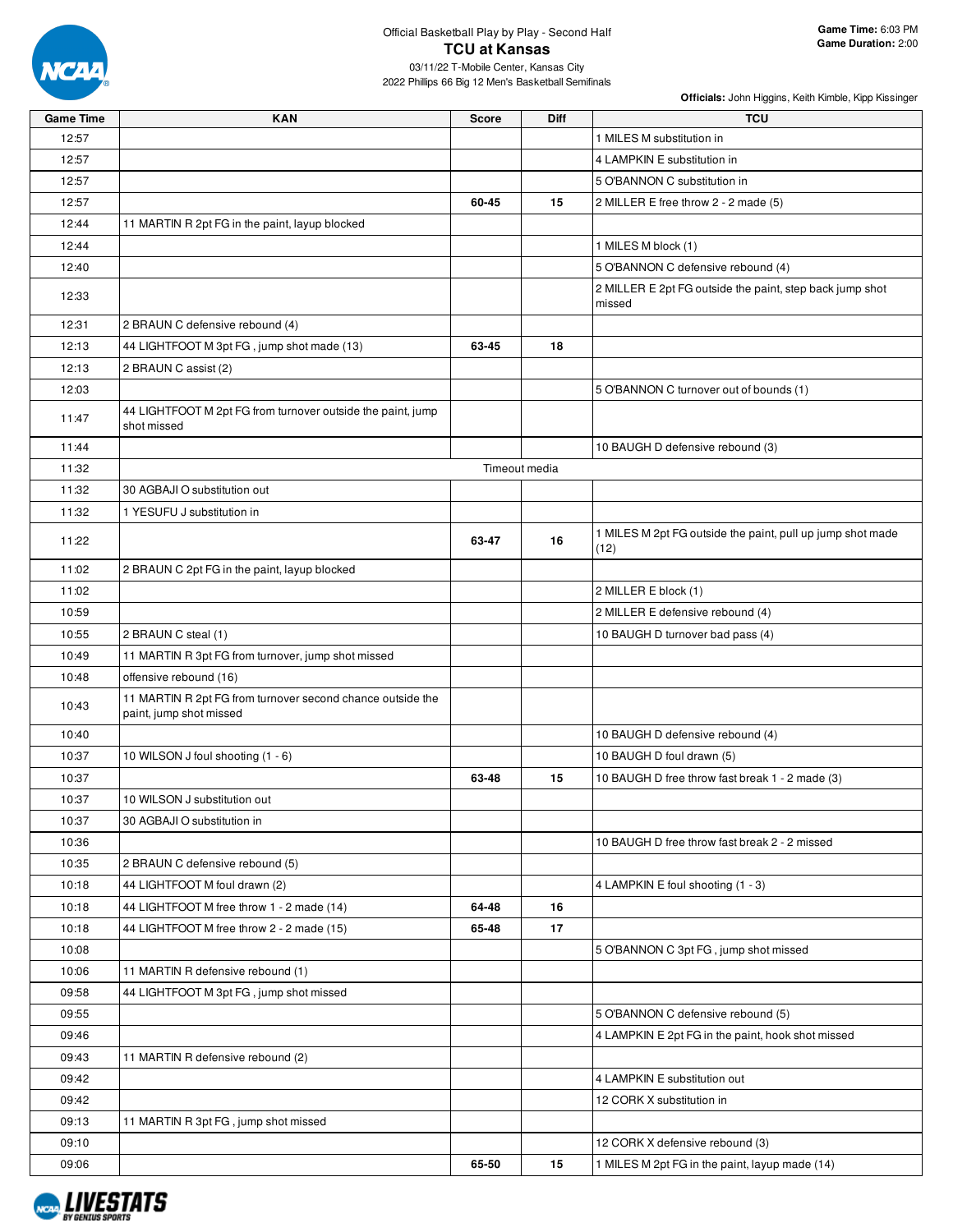

| <b>Game Time</b> | <b>KAN</b>                                                                      | Score | Diff          | <b>TCU</b>                                                      |
|------------------|---------------------------------------------------------------------------------|-------|---------------|-----------------------------------------------------------------|
| 08:37            | 11 MARTIN R 3pt FG, step back jump shot missed                                  |       |               |                                                                 |
| 08:34            |                                                                                 |       |               | 10 BAUGH D defensive rebound (5)                                |
| 08:21            | 44 LIGHTFOOT M steal (1)                                                        |       |               | 10 BAUGH D turnover bad pass (5)                                |
| 08:16            | 30 AGBAJI O 3pt FG from turnover, jump shot missed                              |       |               |                                                                 |
| 08:13            | 11 MARTIN R offensive rebound (3)                                               |       |               |                                                                 |
| 08:13            | 11 MARTIN R 2pt FG from turnover second chance in the paint,<br>layup made (10) | 67-50 | 17            |                                                                 |
| 08:13            |                                                                                 |       |               | Timeout 30 Sec                                                  |
| 08:13            |                                                                                 |       | Timeout media |                                                                 |
| 08:13            | 2 BRAUN C substitution out                                                      |       |               |                                                                 |
| 08:13            | 11 MARTIN R substitution out                                                    |       |               |                                                                 |
| 08:13            | 44 LIGHTFOOT M substitution out                                                 |       |               |                                                                 |
| 08:13            | 3 HARRIS D substitution in                                                      |       |               |                                                                 |
| 08:13            | 10 WILSON J substitution in                                                     |       |               |                                                                 |
| 08:13            | 33 MCCORMACK D substitution in                                                  |       |               |                                                                 |
| 08:13            |                                                                                 |       |               | 2 MILLER E substitution out                                     |
| 08:13            |                                                                                 |       |               | 5 O'BANNON C substitution out                                   |
| 08:13            |                                                                                 |       |               | 0 PEAVY M substitution in                                       |
| 08:13            |                                                                                 |       |               | 3 FARABELLO F substitution in                                   |
| 07:57            |                                                                                 |       |               | 0 PEAVY M 3pt FG, jump shot missed                              |
| 07:55            | defensive rebound (21)                                                          |       |               |                                                                 |
| 07:55            |                                                                                 |       | Timeout media |                                                                 |
| 07:51            | 3 HARRIS D turnover lost ball (2)                                               |       |               | 10 BAUGH D steal (1)                                            |
| 07:46            | 3 HARRIS D steal (2)                                                            |       |               | 10 BAUGH D turnover bad pass (6)                                |
| 07:42            | jump ball situation                                                             |       |               |                                                                 |
| 07:42            | 30 AGBAJI O 2pt FG fast break from turnover in the paint,<br>alleyoop made (19) | 69-50 | 19            |                                                                 |
| 07:42            | 3 HARRIS D assist (4)                                                           |       |               |                                                                 |
| 07:22            |                                                                                 |       |               | 12 CORK X 2pt FG in the paint, hook shot missed                 |
| 07:17            |                                                                                 |       |               | 10 BAUGH D offensive rebound (6)                                |
| 07:17            |                                                                                 | 69-52 | 17            | 10 BAUGH D 2pt FG second chance in the paint, layup made<br>(5) |
| 06:59            | 10 WILSON J foul drawn (1)                                                      |       |               | 12 CORK X foul personal (3 - 4)                                 |
| 06:48            | 10 WILSON J 3pt FG, jump shot made (9)                                          | 72-52 | 20            |                                                                 |
| 06:48            | 3 HARRIS D assist (5)                                                           |       |               |                                                                 |
| 06:33            |                                                                                 |       |               | 0 PEAVY M 2pt FG in the paint, jump shot missed                 |
| 06:30            | 10 WILSON J defensive rebound (2)                                               |       |               |                                                                 |
| 06:21            | 33 MCCORMACK D 2pt FG in the paint, jump shot blocked                           |       |               |                                                                 |
| 06:21            |                                                                                 |       |               | 10 BAUGH D block (1)                                            |
| 06:18            |                                                                                 |       |               | 1 MILES M defensive rebound (5)                                 |
| 06:11            |                                                                                 |       |               | 1 MILES M 2pt FG outside the paint, jump shot missed            |
| 06:11            |                                                                                 |       |               | 12 CORK X offensive rebound (4)                                 |
| 06:11            | 1 YESUFU J foul personal (1 - 7)                                                |       |               | 12 CORK X foul drawn (1)                                        |
| 06:11            | 33 MCCORMACK D substitution out                                                 |       |               |                                                                 |
| 06:11            | 44 LIGHTFOOT M substitution in                                                  |       |               |                                                                 |
| 06:11            |                                                                                 | 72-53 | 19            | 12 CORK X 1&1 free throw 1 made (1)                             |
| 06:10            |                                                                                 |       |               | 12 CORK X 1&1 free throw 2 missed                               |
| 06:08            | 44 LIGHTFOOT M defensive rebound (5)                                            |       |               |                                                                 |
| 05:55            | 30 AGBAJI O turnover out of bounds (1)                                          |       |               |                                                                 |
| 05:55            |                                                                                 |       |               | 0 PEAVY M substitution out                                      |

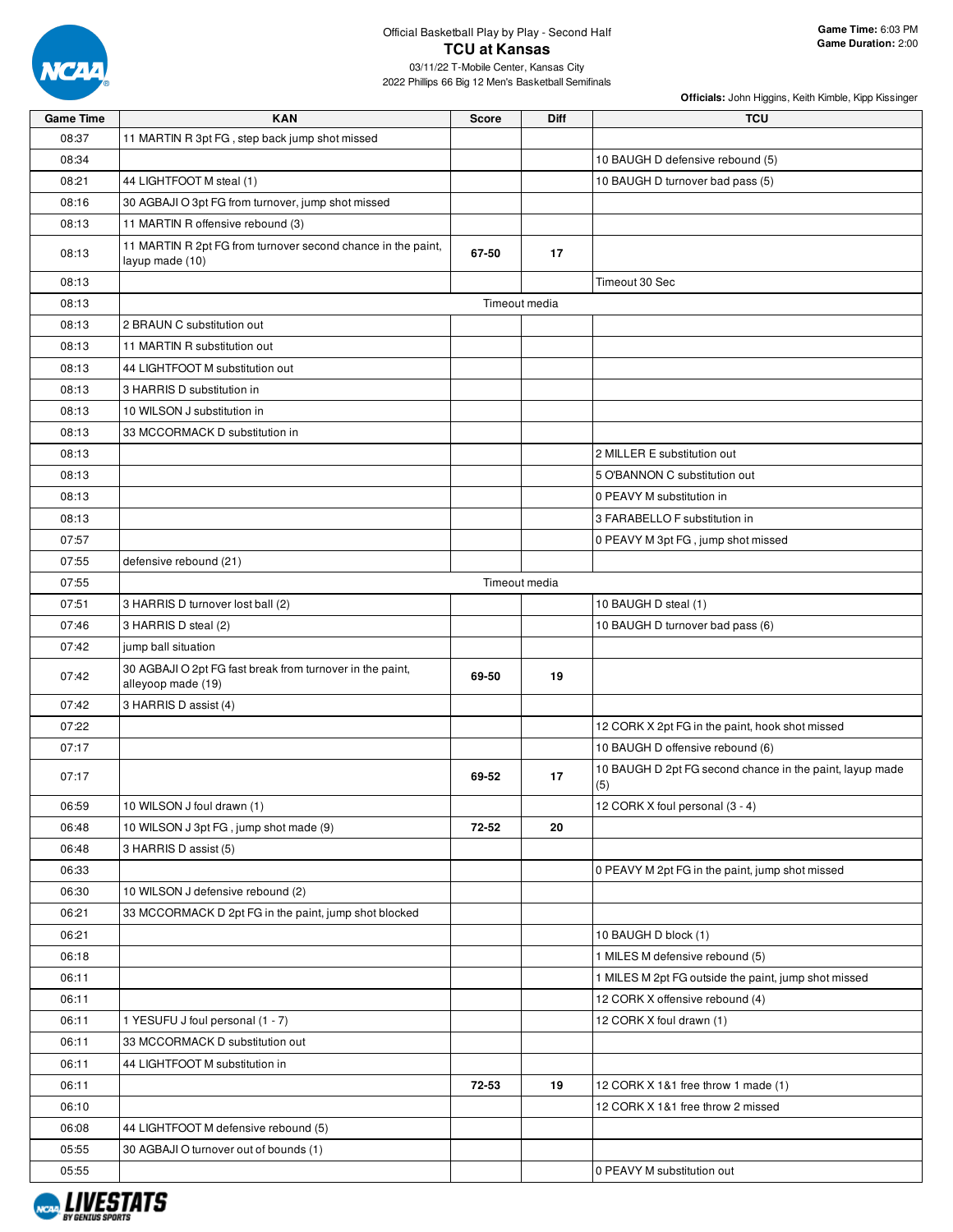

| <b>Game Time</b> | <b>KAN</b>                                                     | <b>Score</b> | Diff          | <b>TCU</b>                                                   |
|------------------|----------------------------------------------------------------|--------------|---------------|--------------------------------------------------------------|
| 05:55            |                                                                |              |               | 3 FARABELLO F substitution out                               |
| 05:55            |                                                                |              |               | 12 CORK X substitution out                                   |
| 05:55            |                                                                |              |               | 2 MILLER E substitution in                                   |
| 05:55            |                                                                |              |               | 4 LAMPKIN E substitution in                                  |
| 05:55            |                                                                |              |               | 5 O'BANNON C substitution in                                 |
| 05:49            |                                                                |              |               | 4 LAMPKIN E 2pt FG from turnover in the paint, layup missed  |
| 05:47            |                                                                |              |               | 4 LAMPKIN E offensive rebound (4)                            |
| 05:47            |                                                                |              |               | foul bench class B technical (4)                             |
| 05:47            |                                                                |              |               | turnover offensive (17)                                      |
| 05:47            | 30 AGBAJI O free throw 1 - 2 missed                            |              |               |                                                              |
| 05:47            | offensive dead ball rebound (3)                                |              |               |                                                              |
| 05:47            | 30 AGBAJI O free throw 2 - 2 made (20)                         | 73-53        | 20            |                                                              |
| 05:47            |                                                                |              |               | 1 MILES M substitution out                                   |
| 05:47            |                                                                |              |               | 3 FARABELLO F substitution in                                |
| 05:47            | 1 YESUFU J substitution out                                    |              |               |                                                              |
| 05:47            | 2 BRAUN C substitution in                                      |              |               |                                                              |
| 05:42            | 44 LIGHTFOOT M foul shooting (3 - 8)                           |              |               | 10 BAUGH D foul drawn (6)                                    |
| 05:42            |                                                                |              |               | 10 BAUGH D free throw 1 - 2 missed                           |
| 05:42            |                                                                |              |               | offensive dead ball rebound (3)                              |
| 05:41            |                                                                |              |               | 10 BAUGH D free throw 2 - 2 missed                           |
| 05:40            | 30 AGBAJI O defensive rebound (3)                              |              |               |                                                              |
| 05:11            | 30 AGBAJI O 2pt FG outside the paint, jump shot missed         |              |               |                                                              |
| 05:08            |                                                                |              |               | 10 BAUGH D defensive rebound (7)                             |
| 04:51            | 44 LIGHTFOOT M steal (2)                                       |              |               | 10 BAUGH D turnover bad pass (7)                             |
| 04:27            | 30 AGBAJI O 2pt FG from turnover in the paint, layup made (22) | 75-53        | 22            |                                                              |
| 04:27            | 10 WILSON J assist (5)                                         |              |               |                                                              |
| 04:10            |                                                                | 75-55        | 20            | 2 MILLER E 2pt FG in the paint, layup made (7)               |
| 04:10            |                                                                |              |               | 10 BAUGH D assist (9)                                        |
| 03:46            | 30 AGBAJI O 3pt FG, jump shot missed                           |              |               |                                                              |
| 03:42            |                                                                |              |               | 5 O'BANNON C defensive rebound (6)                           |
| 03:30            |                                                                |              |               | 4 LAMPKIN E 2pt FG in the paint, turnaround jump shot missed |
| 03:26            |                                                                |              |               | 2 MILLER E offensive rebound (5)                             |
|                  |                                                                |              |               | 5 O'BANNON C 2pt FG second chance in the paint, driving      |
| 03:22            |                                                                | 75-57        | 18            | layup made (12)                                              |
| 03:20            |                                                                |              |               | Timeout 60 Sec                                               |
| 03:20            |                                                                |              | Timeout media |                                                              |
| 03:20            | 30 AGBAJI O substitution out                                   |              |               |                                                              |
| 03:20            | 11 MARTIN R substitution in                                    |              |               |                                                              |
| 03:20            |                                                                |              |               | 2 MILLER E substitution out                                  |
| 03:20            |                                                                |              |               | 4 LAMPKIN E substitution out                                 |
| 03:20            |                                                                |              |               | 21 COLES J substitution in                                   |
| 03:20            |                                                                |              |               | 25 DOUMBIA S substitution in                                 |
| 02:51            | 44 LIGHTFOOT M turnover lost ball (1)                          |              |               | 3 FARABELLO F steal (1)                                      |
| 02:46            | 3 HARRIS D foul shooting (4 - 9)                               |              |               | 10 BAUGH D foul drawn (7)                                    |
| 02:46            |                                                                |              |               | 10 BAUGH D free throw 1 - 2 missed                           |
| 02:46            |                                                                |              |               | offensive dead ball rebound (4)                              |
| 02:46            |                                                                | 75-58        | 17            | 10 BAUGH D free throw 2 - 2 made (6)                         |
| 02:23            | 3 HARRIS D turnover bad pass (3)                               |              |               | 25 DOUMBIA S steal (1)                                       |
| 02:09            |                                                                | 75-61        | 14            | 5 O'BANNON C 3pt FG from turnover, jump shot made (15)       |

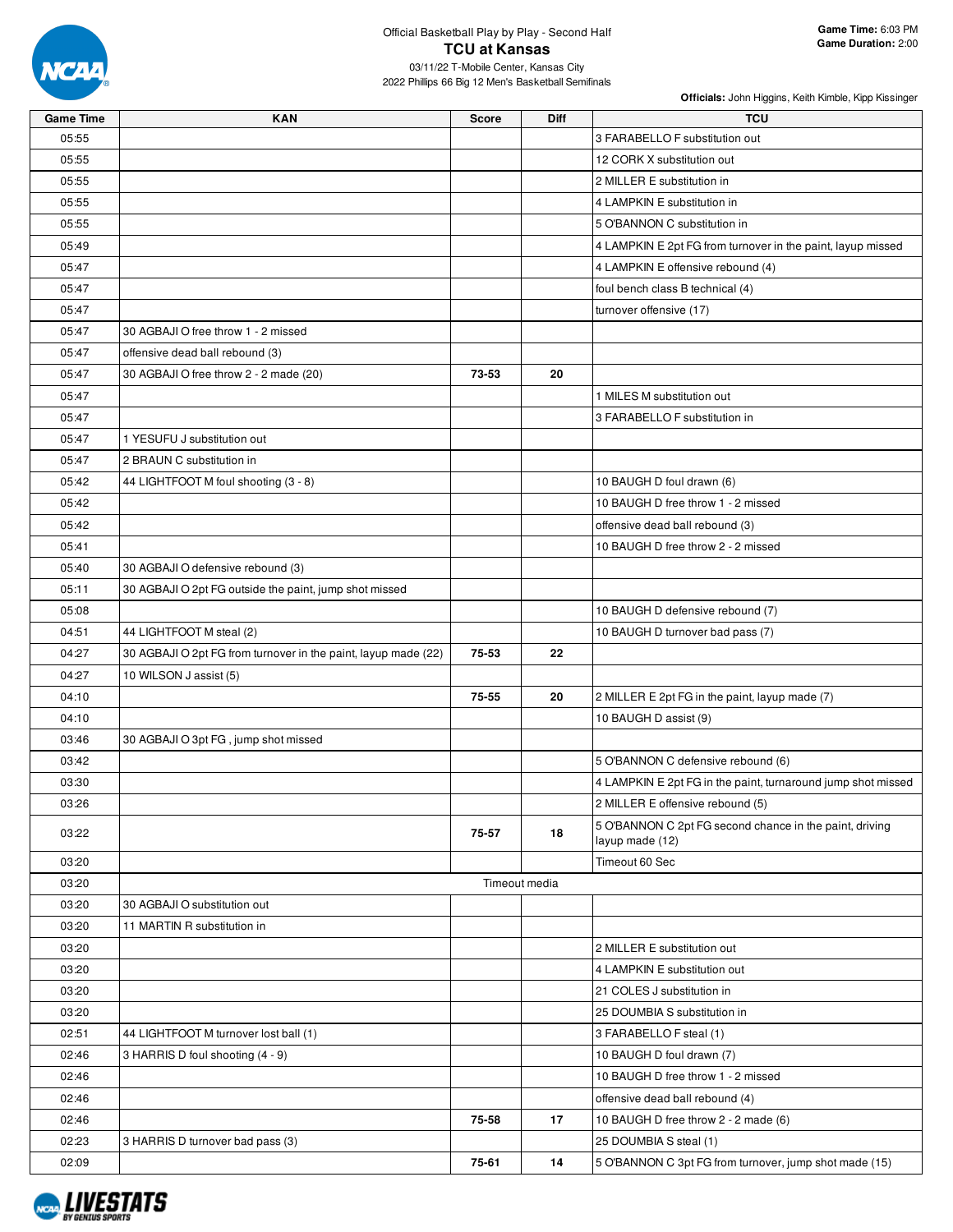

| <b>Game Time</b> | <b>KAN</b>                                      | <b>Score</b>         | <b>Diff</b> | <b>TCU</b>                           |
|------------------|-------------------------------------------------|----------------------|-------------|--------------------------------------|
| 02:09            |                                                 |                      |             | 3 FARABELLO F assist (1)             |
| 01:47            | 2 BRAUN C 2pt FG in the paint, jump shot missed |                      |             |                                      |
| 01:44            |                                                 |                      |             | 5 O'BANNON C defensive rebound (7)   |
| 01:33            | 11 MARTIN R foul personal (2 - 10)              |                      |             | 10 BAUGH D foul drawn (8)            |
| 01:33            |                                                 | 75-62                | 13          | 10 BAUGH D free throw 1 - 2 made (7) |
| 01:33            |                                                 |                      |             | 5 O'BANNON C substitution out        |
| 01:33            |                                                 |                      |             | 0 PEAVY M substitution in            |
| 01:33            |                                                 |                      |             | 3 FARABELLO F substitution out       |
| 01:33            |                                                 |                      |             | 1 MILES M substitution in            |
| 01:33            |                                                 |                      |             | 10 BAUGH D free throw 2 - 2 missed   |
| 01:31            | 2 BRAUN C defensive rebound (6)                 |                      |             |                                      |
| 01:12            | 11 MARTIN R foul drawn (2)                      |                      |             | 25 DOUMBIA S foul personal (1 - 5)   |
| 01:12            | 44 LIGHTFOOT M substitution out                 |                      |             |                                      |
| 01:12            | 24 ADAMS, JR. K substitution in                 |                      |             |                                      |
| 00:48            | 3 HARRIS D 3pt FG, jump shot missed             |                      |             |                                      |
| 00:44            |                                                 |                      |             | 21 COLES J defensive rebound (1)     |
| 00:37            | 10 WILSON J substitution out                    |                      |             |                                      |
| 00:37            | 21 CLEMENCE Z substitution in                   |                      |             |                                      |
| 00:37            | 2 BRAUN C substitution out                      |                      |             |                                      |
| 00:37            | 12 TEAHAN C substitution in                     |                      |             |                                      |
| 00:32            |                                                 |                      |             | 1 MILES M 3pt FG, jump shot missed   |
| 00:30            | 21 CLEMENCE Z defensive rebound (1)             |                      |             |                                      |
| 00:20            | 3 HARRIS D foul drawn (2)                       |                      |             | 1 MILES M foul personal (2 - 6)      |
| 00:20            |                                                 |                      |             | 1 MILES M substitution out           |
| 00:20            |                                                 |                      |             | 30 YOUNG H substitution in           |
| 00:00            | turnover shot clock (7)                         |                      |             |                                      |
|                  |                                                 | <b>END OF GAME</b>   |             |                                      |
|                  |                                                 | <b>KAN 75-62 TCU</b> |             |                                      |

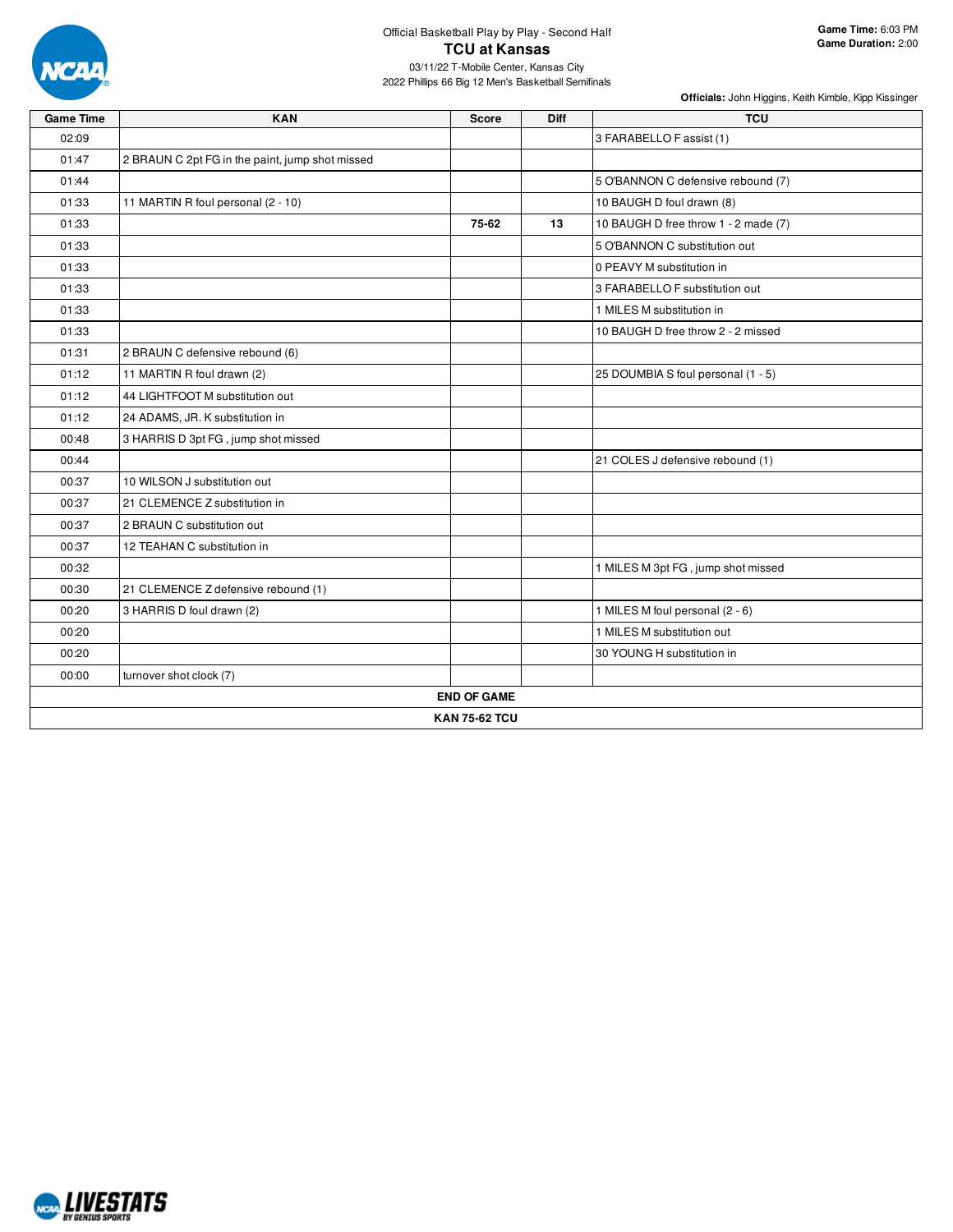

|        |                       |    |       | FG      | 3P       | <b>FT</b> |           |           | <b>Rebounds</b> | <b>Fouls</b>   |                | TP             | <b>AS</b> | $TO$ ST |   | <b>Blocks</b>  |           | $+/-$ |
|--------|-----------------------|----|-------|---------|----------|-----------|-----------|-----------|-----------------|----------------|----------------|----------------|-----------|---------|---|----------------|-----------|-------|
|        | NO. Name              |    | Min   | M-A     | M-A      | M-A       | <b>OR</b> | <b>DR</b> | <b>TOT</b>      | <b>PF</b>      | <b>FD</b>      |                |           |         |   | <b>BS</b>      | <b>BA</b> |       |
| 2      | <b>Emanuel Miller</b> | F  | 12:16 | $3-6$   | $0-0$    | $1-2$     | 2         | 2         | 4               | 0              |                | 7              | 0         |         | 0 |                |           | 0     |
| 5      | Chuck O'Bannon        | FI | 14:28 | $4 - 5$ | $2 - 3$  | $0 - 0$   | $\Omega$  | 4         | 4               | $\Omega$       | $\Omega$       | 10             | 0         |         | 0 | $\overline{c}$ | $\Omega$  | 7     |
| 4      | Eddie Lampkin         |    | 09:57 | $0 - 3$ | $0-0$    | $1-2$     |           | 0         |                 |                |                |                | ი         | 0       | 0 | $\Omega$       | 0         | 4     |
|        | <b>Mike Miles</b>     | G  | 13:45 | $3-6$   | $0 - 1$  | $0 - 0$   | $\Omega$  | 3         | 3               | $\overline{2}$ | $\overline{2}$ | 6              | 0         |         | 0 |                |           | $-2$  |
| 10     | Damion Baugh          | GI | 18:45 | 1-1     | $0-0$    | $5 - 10$  |           | 4         | 5               | $\Omega$       | 5              | 7              | 5         | 4       |   |                | 0         | 3     |
| 0      | Micah Peavy           |    | 07:38 | $0 - 2$ | $0 - 1$  | $0 - 0$   | $\Omega$  |           | 1               | $\mathbf 0$    | 0              | 0              | 0         | 0       | 0 | 0              | $\Omega$  | -8    |
| 3      | Francisco Farabello   |    | 09:28 | $0 - 0$ | $0 - 0$  | $0 - 0$   | $\Omega$  | $\Omega$  | $\Omega$        |                | 0              | 0              |           | 0       |   | 0              | $\Omega$  | $-1$  |
| 12     | <b>Xavier Cork</b>    |    | 06:43 | $0 - 1$ | $0 - 0$  | $1-2$     |           |           | 2               |                |                |                | 0         | 0       | 0 | $\Omega$       | $\Omega$  | -8    |
| 21     | JaKobe Coles          |    | 03:20 | $0 - 0$ | $0-0$    | $0 - 0$   | $\Omega$  |           |                 | $\Omega$       | 0              | 0              | 0         | 0       | 0 | 0              | 0         | 5     |
| 25     | Souleymane Doumbia    |    | 03:20 | $0 - 0$ | $0-0$    | $0 - 0$   | $\Omega$  | $\Omega$  | $\Omega$        |                | 0              | 0              | 0         | 0       |   | 0              | $\Omega$  | 5     |
| 30     | Harrison Young        |    | 00:20 | $0-0$   | $0-0$    | $0 - 0$   | $\Omega$  | $\Omega$  | 0               | 0              | 0              | O.             | ი         | 0       | 0 | 0              | 0         | 0     |
| Team   |                       |    |       |         | $\Omega$ | $\Omega$  | $\Omega$  |           |                 | 0              |                | $\overline{c}$ |           |         |   |                |           |       |
| Totals |                       |    |       | 11-24   | $2 - 5$  | $8 - 16$  | 5         | 16        | 21              | 6              | 10             | 32             | 6         | 9       | 3 | 5              | 2         |       |

|                     | <b>Shooting By Period</b> |       |
|---------------------|---------------------------|-------|
| <sub>2</sub> nd FG% | 11-24                     | 45.8% |
| 3PT%                | $2 - 5$                   | 40.0% |
| FT%                 | $8 - 16$                  | 50%   |
| GM FG%              | $11 - 24$                 | 45.8% |
| 3PT%                | $2 - 5$                   | 40.0% |
| FT%                 | $8 - 16$                  | 50.0% |

Dead Ball Rebounds: 4, 0

| Kansas - 31 |  |
|-------------|--|
|-------------|--|

**Technical Fouls:**Bench 2<sup>nd</sup>5:47

|               | Kansas - 31          |             |           |          |           |             |                |                 |                |             |             |           |                |              |             |                       |                |                |
|---------------|----------------------|-------------|-----------|----------|-----------|-------------|----------------|-----------------|----------------|-------------|-------------|-----------|----------------|--------------|-------------|-----------------------|----------------|----------------|
|               |                      |             | FG        | 3P       | <b>FT</b> |             |                | <b>Rebounds</b> | <b>Fouls</b>   |             | <b>TP</b>   | <b>AS</b> | <b>TO</b>      | <b>ST</b>    |             | <b>Blocks</b>         | $+/-$          |                |
|               | NO. Name             | Min         | M-A       | M-A      | M-A       | <b>OR</b>   |                | DR TOT          | PF             | <b>FD</b>   |             |           |                |              | <b>BS</b>   | <b>BA</b>             |                | 2 <sup>n</sup> |
| 10            | Jalen Wilson         | F<br>16:58  | $2 - 2$   | $1 - 1$  | $0-0$     |             |                | $\overline{c}$  |                |             | 5           | 2         | $\Omega$       |              |             | $\Omega$              | -3             |                |
| 33            | David McCormack      | 03:15<br>FI | $0 - 1$   | $0 - 0$  | $0 - 0$   | $\mathbf 0$ | $\mathbf 0$    | $\mathbf 0$     |                | 0           | $\mathbf 0$ |           | 0              | 0            | $\mathbf 0$ |                       | $\overline{2}$ |                |
| 2             | Christian Braun<br>G | 16:56       | 1-6       | $0 - 1$  | $0 - 0$   | 0           | 3              | 3               |                | 0           | 2           |           | 0              |              | $\Omega$    | 3                     | $-4$           | GI             |
| 3             | Dajuan Harris        | 13:35<br>Gl | $0 - 2$   | $0 - 1$  | $0-0$     | $\Omega$    | $\Omega$       | $\mathbf{0}$    | $\overline{2}$ | 2           | $\Omega$    | 3         | $\overline{2}$ |              | 0           | $\Omega$              | -6             |                |
| 30            | Ochai Agbaji<br>G    | 15:45       | $4 - 9$   | $0 - 3$  | $1-2$     | 0           | 1              | 1               |                | 0           | 9           | 0         |                | 0            | $\Omega$    | 0                     | 7              |                |
| 44            | Mitch Lightfoot      | 15:33       | $3-5$     | $1-2$    | $2 - 2$   |             | 3              | $\overline{4}$  | $\overline{2}$ | 2           | 9           |           |                | 2            | 1           | $\Omega$              | -3             |                |
| 11            | Remy Martin          | 09:45       | $3-8$     | $0 - 3$  | $0-0$     |             | $\overline{2}$ | 3               |                | 1           | 6           | 0         | 0              | $\mathbf{0}$ | 0           |                       | 0              |                |
|               | Joseph Yesufu        | 05:45       | $0-0$     | $0 - 0$  | $0-0$     | $\Omega$    | $\Omega$       | $\mathbf 0$     |                | 0           | 0           | 0         | 0              | 0            | $\mathbf 0$ | $\Omega$              | 2              |                |
| 24            | KJ Adams, Jr.        | 01:12       | $0 - 0$   | $0-0$    | $0-0$     | 0           | 0              | 0               | $\Omega$       | $\Omega$    | 0           | 0         | 0              | 0            | 0           | 0                     | 0              |                |
| 12            | Chris Teahan         | 00:38       | $0 - 0$   | $0 - 0$  | $0-0$     | 0           | $\Omega$       | $\mathbf 0$     | $\mathbf 0$    | $\mathbf 0$ | 0           | 0         | 0              | 0            | $\mathbf 0$ | $\Omega$              | 0              |                |
| 21            | Zach Clemence        | 00:38       | $0 - 0$   | $0-0$    | $0-0$     | 0           | 1              | 1               | $\Omega$       | $\Omega$    | 0           | 0         | 0              | 0            | $\Omega$    | 0                     | 0              |                |
| Team          |                      |             |           |          |           |             |                | $\overline{2}$  |                |             | $\Omega$    |           |                |              |             |                       |                |                |
| <b>Totals</b> |                      |             | $13 - 33$ | $2 - 11$ | $3 - 4$   | 4           | 12             | 16              | 10             | 6           | 31          | 8         | 5              | 5            | 2           | 5                     | $-1$           |                |
|               |                      |             |           |          |           |             |                |                 |                |             |             |           |                |              |             | Technical Fouls::NONE |                |                |

|         | <b>Shooting By Period</b> |       |
|---------|---------------------------|-------|
| 2nd FG% | 13-33                     | 39.4% |
| 3PT%    | $2 - 11$                  | 18.2% |
| FT%     | $3-4$                     | 75%   |
| GM FG%  | 13-33                     | 39.4% |
| 3PT%    | $2 - 11$                  | 18.2% |
| FT%     | $3-4$                     | 75.0% |

Dead Ball Rebounds: 1, 0

|                                                             | TCU   | KAN                             |  |  |  |  |
|-------------------------------------------------------------|-------|---------------------------------|--|--|--|--|
| <b>Biggest lead</b>                                         |       | 0 $(1st 20:00)$ 22 $(2nd 4:27)$ |  |  |  |  |
| <b>Best Scoring Run</b> $9(2^{nd} 1:33)$ $8(2^{nd} 1:3:16)$ |       |                                 |  |  |  |  |
| <b>Lead Changes</b>                                         |       |                                 |  |  |  |  |
| <b>Times Tied</b>                                           |       |                                 |  |  |  |  |
| <b>Time with Lead</b>                                       | 00:00 | 19:37                           |  |  |  |  |

**NORD LIVESTATS** 

| <b>Points from</b>    |    | <b>TCU KAN</b> | <b>Period by Period Scoring</b> |            |     |     |    |  |  |  |  |  |
|-----------------------|----|----------------|---------------------------------|------------|-----|-----|----|--|--|--|--|--|
| Turnovers             |    |                |                                 |            | 1st | 2nd |    |  |  |  |  |  |
| Paint                 | 14 | 20             |                                 |            |     |     |    |  |  |  |  |  |
| <b>Second Chancel</b> | 5  |                |                                 | <b>TCU</b> | 30  | 32  | 62 |  |  |  |  |  |
| <b>Fast Breaks</b>    |    | 2              |                                 | <b>KAN</b> | 44  | 31  | 75 |  |  |  |  |  |
| <b>Bench</b>          |    | 15             |                                 |            |     |     |    |  |  |  |  |  |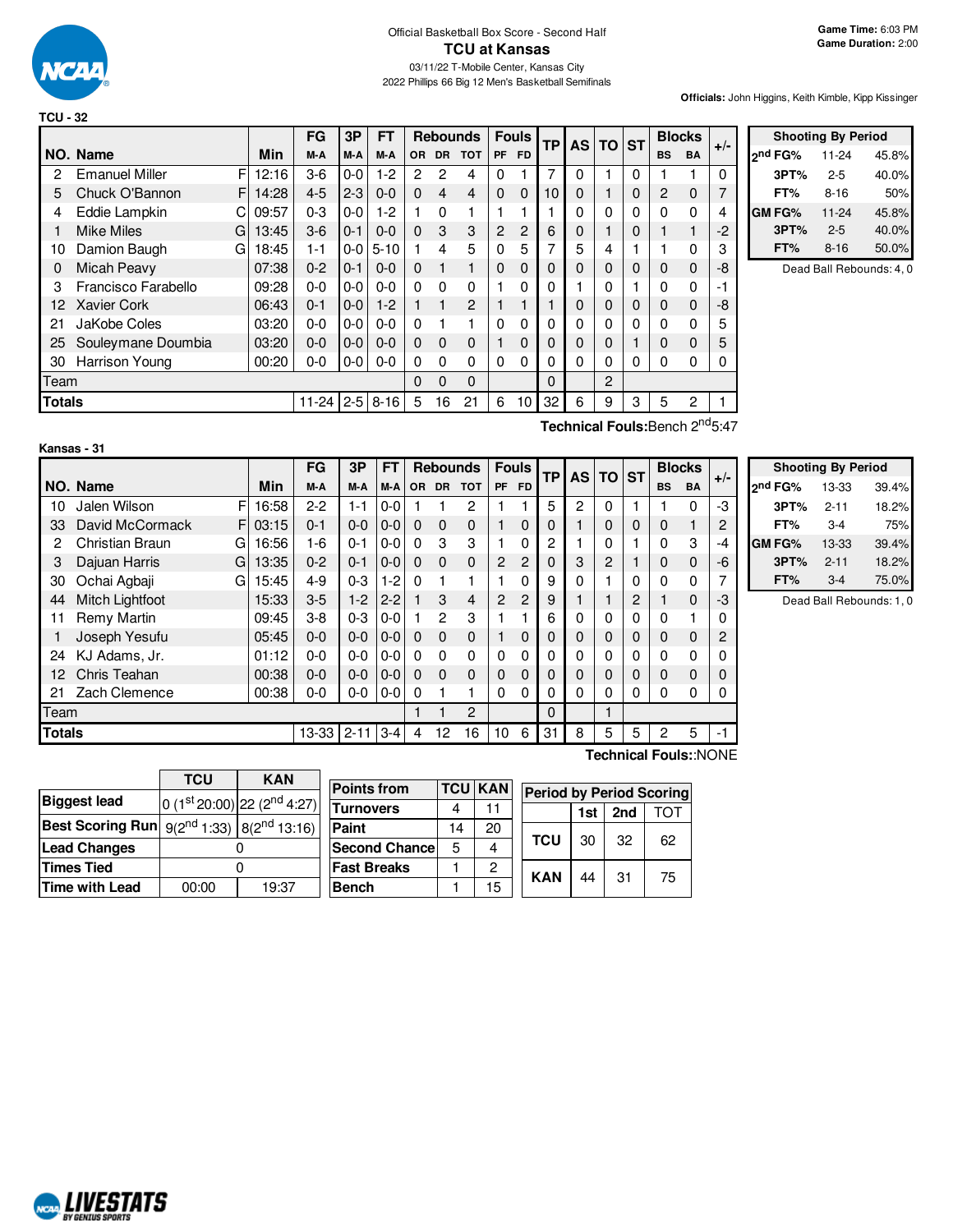



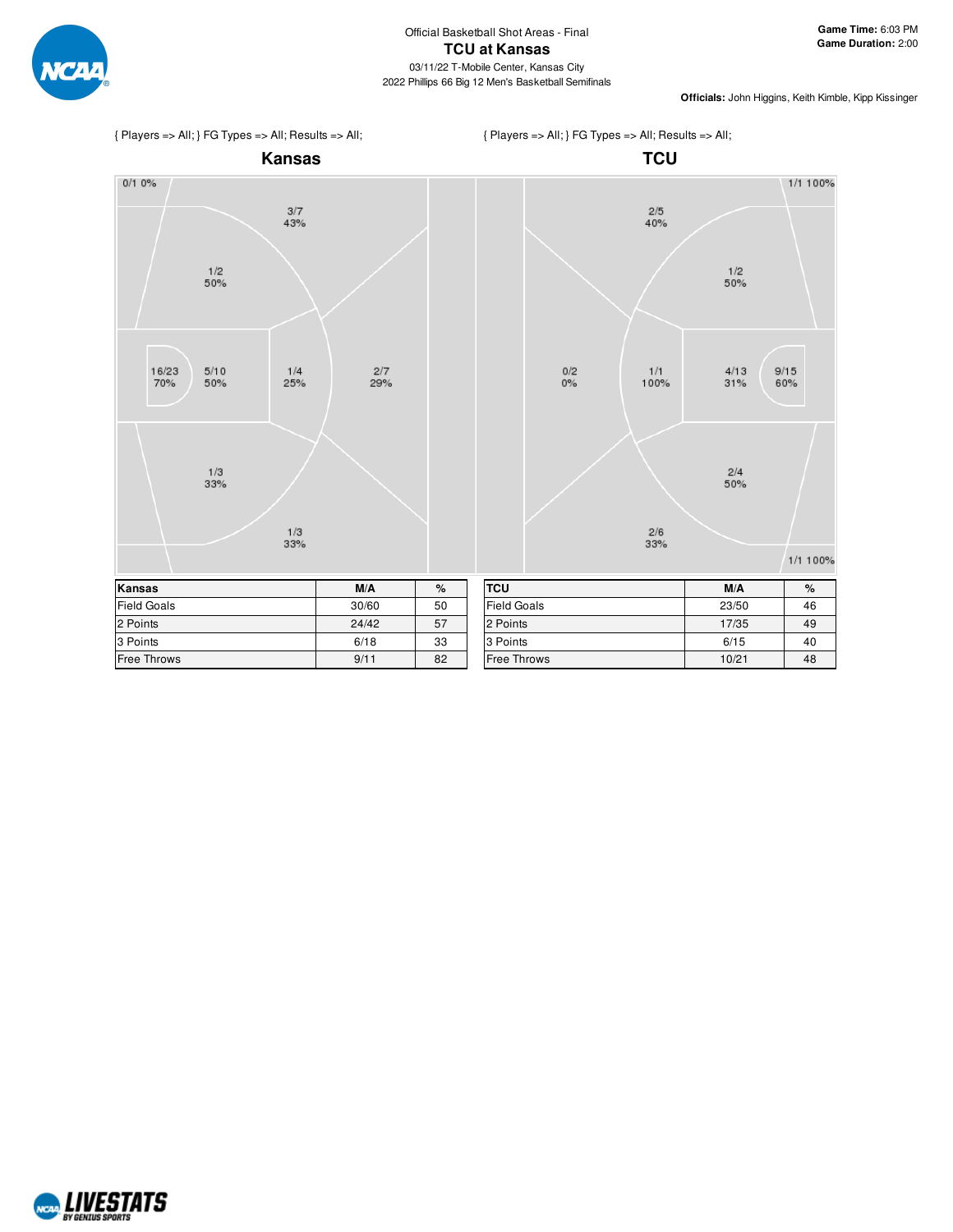

**TCU**

**Officials:** John Higgins, Keith Kimble, Kipp Kissinger

| <b>No</b>   | Name                  |       | <b>Mins</b> |             | Score     |       | <b>Points Diff</b> |                  | Points per Min |                | <b>Assists</b> |    | <b>Rebounds</b> |                | <b>Steals</b> |    | <b>Turnovers</b> |
|-------------|-----------------------|-------|-------------|-------------|-----------|-------|--------------------|------------------|----------------|----------------|----------------|----|-----------------|----------------|---------------|----|------------------|
|             |                       | On    | Off         | On          | Off       | On    | Off                | On               | Off            | On             | Off            | On | Off             | On             | Off           | On | Off              |
| $\mathbf 0$ | Micah Peavy           | 16:48 | 23:12       | $-38$<br>21 | $41 - 37$ | $-17$ | 4                  | .25              | 1.77           | 5              | 9              | 12 | 25              |                | 2             | 6  | 12               |
|             | <b>Mike Miles</b>     | 32:45 | 07:15       | $53 - 65$   | $9 - 10$  | $-12$ | -1                 | 1.62             | 1.24           | 12             | $\overline{2}$ | 32 | 5               |                | 2             | 16 | 2                |
| 2           | <b>Emanuel Miller</b> | 24:43 | 15:17       | $39 - 45$   | $23 - 30$ | -6    | $-7$               | .58              | .50            | 9              | 5              | 26 |                 |                | 3             | 15 | 3                |
| 3           | Francisco Farabello   | 16:55 | 23:05       | $23 - 30$   | $39 - 45$ | $-7$  | -6                 | 1.36             | 1.69           | 4              | 10             | 15 | 22              | З              | $\Omega$      | 6  | 12               |
| 4           | Eddie Lampkin         | 24:51 | 15:09       | $42 - 50$   | $20 - 25$ | -8    | -5                 | 1.69             | 1.32           |                | 3              | 23 | 14              |                | 3             | 13 | 5                |
| 5           | Chuck O'Bannon        | 28:14 | 11:46       | $49 - 52$   | $13 - 23$ | -3    | $-10$              | 1.74             | 1.10           | 12             | $\overline{2}$ | 27 | 10              | $\overline{2}$ |               | 14 |                  |
| 10          | Damion Baugh          | 34:24 | 05:36       | $58 - 64$   | 4 - 11    | -6    | $-7$               | .69              | 0.71           | 13             |                | 33 |                 | 3              |               | 15 | 3                |
| 12          | <b>Xavier Cork</b>    | 11:49 | 28:11       | $15 - 25$   | $47 - 50$ | $-10$ | $-3$               | .27              | 1.67           | $\overline{2}$ | 12             | 12 | 25              |                | 2             | 5  | 13               |
| 21          | JaKobe Coles          | 05:51 | 34:09       | $5 - 6$     | $57 - 69$ | -1    | $-12$              | 0.85             | 1.67           |                | 13             | 3  | 34              | 2              |               |    | 18               |
| 25          | Souleymane Doumbia    | 03:20 | 36:40       | $5 - 0$     | $57 - 75$ | 5     | $-18$              | .50 <sub>1</sub> | 1.55           |                | 13             | 2  | 35              | 2              |               | 0  | 18               |
| 30          | Harrison Young        | 00:20 | 39:40       | $0 - 0$     | $62 - 75$ |       | $-13$              | 0.00             | 1.56           | $\Omega$       | 14             | 0  | 37              |                | 3             |    | 18               |

#### **Kansas**

| <b>No</b>      | Name                |       | <b>Mins</b> |           | <b>Score</b> |                | <b>Points Diff</b> | Points per Min |      |              | <b>Assists</b> |           | <b>Rebounds</b> |          | <b>Steals</b>  |                | <b>Turnovers</b> |
|----------------|---------------------|-------|-------------|-----------|--------------|----------------|--------------------|----------------|------|--------------|----------------|-----------|-----------------|----------|----------------|----------------|------------------|
|                |                     | On    | Off         | <b>On</b> | Off          | On             | Off                | On             | Off  | On           | Off            | <b>On</b> | Off             | On       | Off            | On             | Off              |
|                | Joseph Yesufu       | 14:20 | 25:40       | $31 - 22$ | $44 - 40$    | 9              | 4                  | 2.16           | 1.71 | 6            | 12             | 11        | 15              | 4        | 2              |                | 3                |
| $\overline{2}$ | Christian Braun     | 33:13 | 06:47       | $59 - 56$ | $16 - 6$     | 3              | 10                 | 1.78           | 2.36 | 14           | 4              | 20        | 6               | 5        |                | $\overline{2}$ | 5                |
| 3              | Dajuan Harris       | 24:35 | 15:25       | $43 - 38$ | $32 - 24$    | 5              | 8                  | .75            | 2.08 | 11           | 7              | 18        | 8               | 4        | 2              |                | $\Omega$         |
| 10             | Jalen Wilson        | 32:20 | 07:40       | $61 - 49$ | $14 - 13$    | 12             |                    | 1.89           | 1.83 | 16           | $\overline{c}$ | 19        | $\overline{ }$  | 5        |                | 6              |                  |
| 11             | Remy Martin         | 18:45 | 21:15       | $32 - 29$ | $43 - 33$    | 3              | 10                 | 1.71           | 2.02 | 7            | 11             | 10        | 16              | 2        | 4              | 3              | 4                |
| 12             | Chris Teahan        | 00:38 | 39:22       | $0 - 0$   | $75 - 62$    | $\Omega$       | 13                 | 0.00           | 1.91 | $\Omega$     | 18             |           | 25              | $\Omega$ | 6              |                | 6                |
| 21             | Zach Clemence       | 00:38 | 39:22       | $0 - 0$   | $75 - 62$    | 0              | 13                 | 0.00           | 1.91 | $\Omega$     | 18             |           | 25              | C        | 6              |                | 6                |
| 24             | KJ Adams, Jr.       | 01:12 | 38:48       | $0 - 0$   | $75 - 62$    | $\Omega$       | 13                 | 0.00           | 1.93 | $\Omega$     | 18             |           | 25              | C        | 6              |                | 6                |
| 30             | Ochai Agbaji        | 34:00 | 06:00       | $72 - 54$ | $3 - 8$      | 18             | -5                 | 2.12           | 0.50 | 18           | 0              | 21        | 5               | 4        | $\overline{2}$ |                | 3                |
| 33             | David McCormack     | 13:28 | 26:32       | $27 - 17$ | $48 - 45$    | 10             | 3                  | 2.00           | 1.81 | 6            | 12             | 10        | 16              | 2        | 4              | 3              | 4                |
| 44             | Mitch Lightfoot     | 25:20 | 14:40       | $48 - 45$ | $27 - 17$    | 3              | 10                 | 1.89           | 1.84 | 12           | 6              | 15        | 11              | 4        | $\overline{2}$ | 3              | 4                |
| 55             | Jalen Coleman-Lands | 01:31 | 38:29       | $2 - 0$   | $73 - 62$    | $\overline{c}$ | 11                 | 1.32           | 1.90 | $\mathbf{0}$ | 18             | 3         | 23              | 0        | 6              | 0              | $\overline{ }$   |

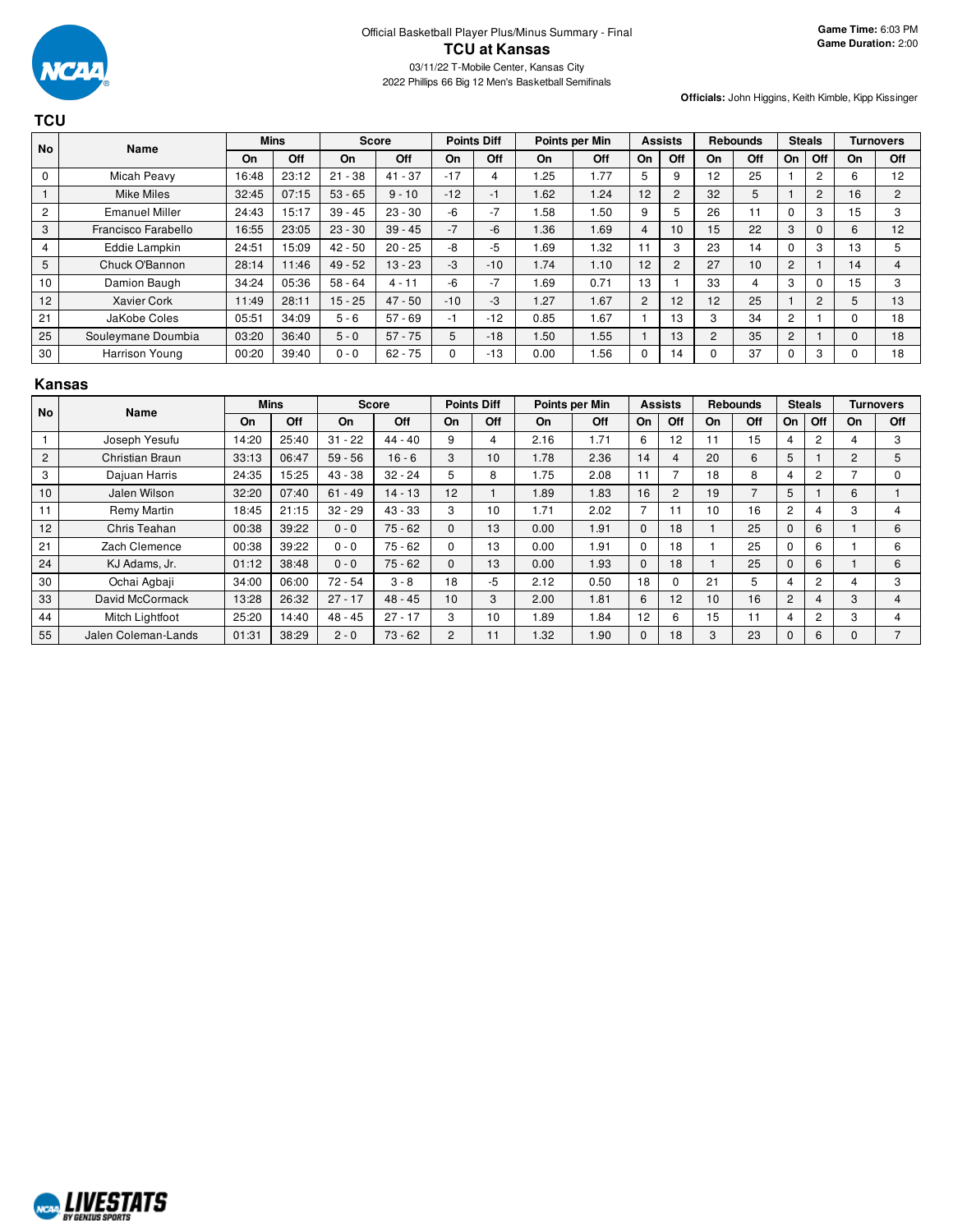

Players => AllFG Types=>AllResults=>All **TCU**









| <b>O</b> Made | (N) Missed |
|---------------|------------|
|---------------|------------|

N - Player Number

| <b>TCU</b>         | M/A   | %  | <b>TCU</b>               | M/A        | $\%$ |
|--------------------|-------|----|--------------------------|------------|------|
| <b>Field Goals</b> | 23/50 | 46 | Points in the Paint      | 26 (13/28) | 46   |
| 2 Points           | 17/35 | 49 | <b>Fast Break Points</b> | 1(1/2)     | 50   |
| 3 Points           | 6/15  | 40 | Second Chance Points     | 11 (6/10)  | 60   |
| <b>Free Throws</b> | 10/21 | 48 | Effective FG%            | 52         |      |

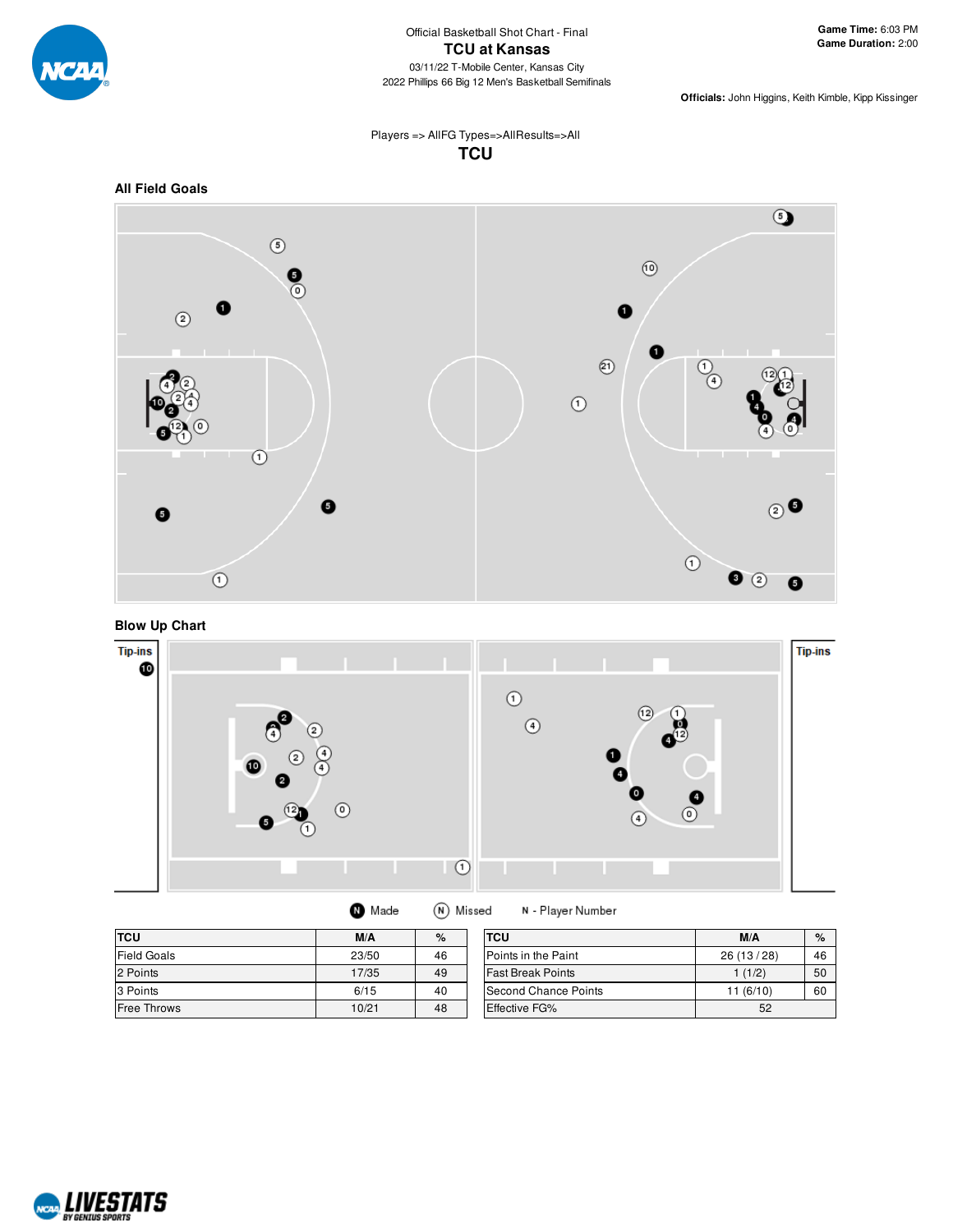

# Players => AllFG Types=>AllResults=>All

### **Kansas**



#### **Blow Up Chart**



 $\bullet$  Made (N) Missed N - Player Number

| <b>Kansas</b>      | M/A   | $\%$ | Kansas                      | M/A          | $\%$ |
|--------------------|-------|------|-----------------------------|--------------|------|
| <b>Field Goals</b> | 30/60 | 50   | <b>IPoints in the Paint</b> | 42 (21 / 33) | 64   |
| 2 Points           | 24/42 | 57   | <b>Fast Break Points</b>    | 10(4/4)      | 100  |
| 3 Points           | 6/18  | 33   | Second Chance Points        | 6(3/5)       | 60   |
| <b>Free Throws</b> | 9/11  | 82   | Effective FG%               | 55           |      |

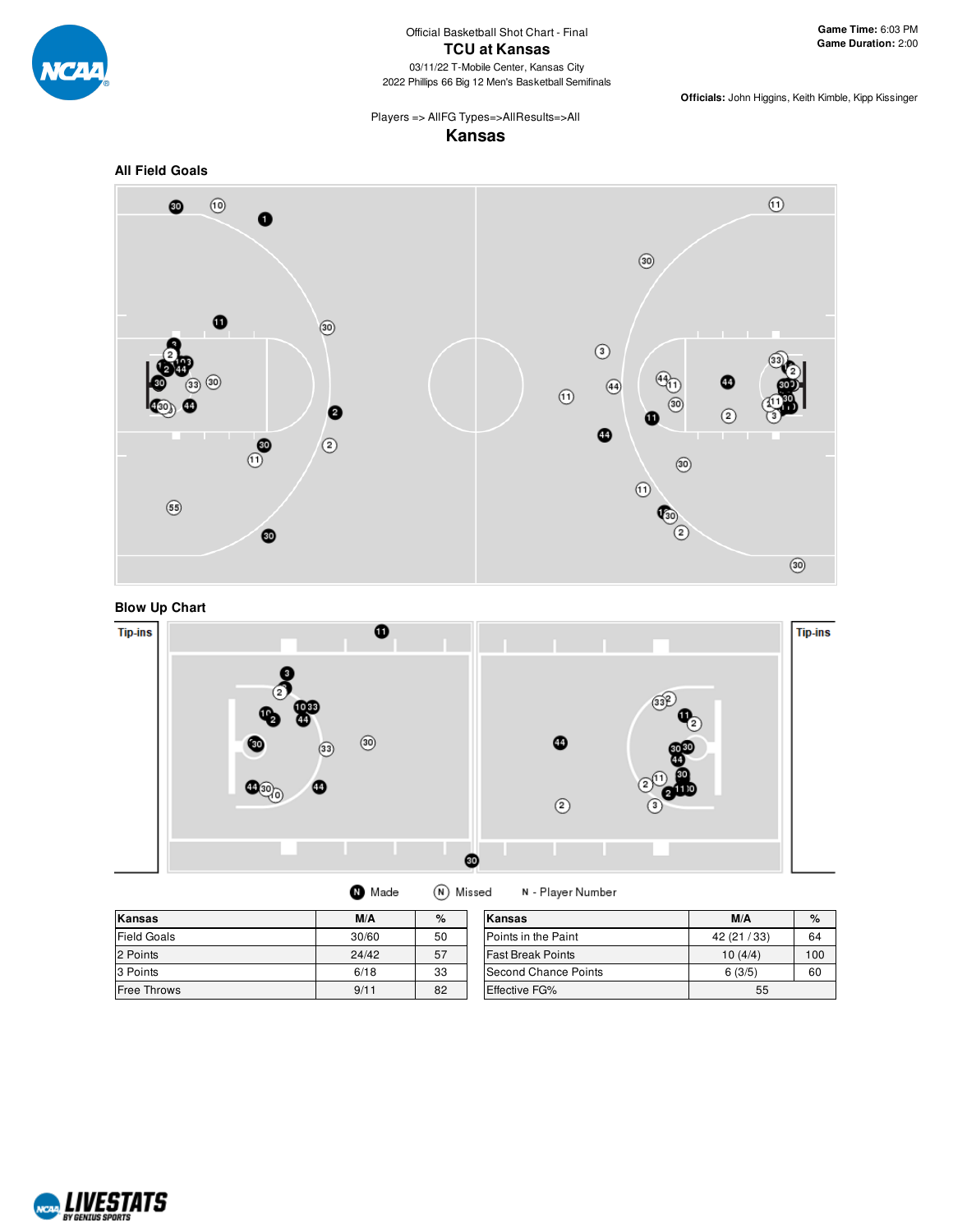

**TCU**

| Lineup                                                                 | Quarter<br>On  | <b>Time</b><br><b>On</b> | Quarter<br>Off        | Time<br>Off | Time on<br>Court | Score   | <b>Score</b><br><b>Diff</b> |                |                |                | <b>Reb StI Tov Ass</b> | <b>PPP</b> |
|------------------------------------------------------------------------|----------------|--------------------------|-----------------------|-------------|------------------|---------|-----------------------------|----------------|----------------|----------------|------------------------|------------|
| 1- Miles M/2- Miller E/4- Lampkin E/5- O'Bannon C/10- Baugh D/         | $\mathbf{1}$   | 20:00                    | $\mathbf{1}$          | 16:14       | 03:46            | $6 - 7$ | $-1$                        | 3              | $\mathbf 0$    | 1              | 3                      | 1.0000     |
| 0- Peavy M/ 1- Miles M/ 2- Miller E/ 3- Farabello F/ 12- Cork X/       | $\mathbf{1}$   | 16:14                    | $\mathbf{1}$          | 14:51       | 01:23            | $3-3$   | $\mathbf 0$                 | $\overline{2}$ | $\mathbf 0$    | 1              |                        | 1.0000     |
| 0- Peavy M/3- Farabello F/10- Baugh D/12- Cork X/21- Coles J/          | $\mathbf{1}$   | 14:51                    | $\mathbf{1}$          | 13:51       | 01:00            | $0 - 4$ | $-4$                        | 0              | $\mathbf 0$    | 0              | $\Omega$               | 0.0000     |
| 1- Miles M/2- Miller E/4- Lampkin E/5- O'Bannon C/10- Baugh D/         | $\mathbf{1}$   | 13:51                    | $\mathbf{1}$          | 10:06       | 03:45            | $7 - 7$ | $\Omega$                    | 5              | $\mathbf 0$    | 3              |                        | 1.2868     |
| 1- Miles M/4- Lampkin E/5- O'Bannon C/10- Baugh D/21- Coles J/         | $\mathbf{1}$   | 10:06                    | 1                     | 09:43       | 00:23            | $0-0$   | $\Omega$                    | $\mathbf{1}$   | $\Omega$       | $\Omega$       | $\Omega$               | 0.0000     |
| 0- Peavy M/ 1- Miles M/ 4- Lampkin E/ 10- Baugh D/ 21- Coles J/        | $\mathbf{1}$   | 09:43                    | $\mathbf{1}$          | 08:35       | 01:08            | $0 - 2$ | $-2$                        | $\mathbf 0$    | $\mathbf 0$    | $\mathbf 0$    | $\Omega$               | 0.0000     |
| 0- Peavy M/ 1- Miles M/ 2- Miller E/ 10- Baugh D/ 12- Cork X/          | $\mathbf{1}$   | 08:35                    | $\mathbf{1}$          | 07:58       | 00:37            | $0 - 1$ | $-1$                        | $\mathbf 0$    | $\mathbf 0$    |                | $\Omega$               | 0.0000     |
| 1- Miles M/2- Miller E/4- Lampkin E/5- O'Bannon C/10- Baugh D/         | $\mathbf{1}$   | 07:58                    | $\mathbf{1}$          | 07:13       | 00:45            | $2 - 4$ | $-2$                        | 0              | $\mathbf 0$    | $\Omega$       | $\Omega$               | 2.0000     |
| 1- Miles M/2- Miller E/3- Farabello F/4- Lampkin E/5- O'Bannon C/      | $\mathbf{1}$   | 07:13                    | $\mathbf{1}$          | 05:02       | 02:11            | $1 - 3$ | $-2$                        | $\mathbf{1}$   | $\mathbf 0$    | 2              | $\Omega$               | 0.2907     |
| 0- Peavy M/ 1- Miles M/ 3- Farabello F/ 4- Lampkin E/ 5- O'Bannon C/   | $\mathbf{1}$   | 05:02                    | $\mathbf{1}$          | 04:15       | 00:47            | $0 - 3$ | -3                          | $\mathbf 0$    | $\mathbf 0$    | $\Omega$       | $\Omega$               | 0.0000     |
| 0- Peavy M/ 1- Miles M/ 4- Lampkin E/ 5- O'Bannon C/ 10- Baugh D/      | $\mathbf{1}$   | 04:15                    | $\mathbf{1}$          | 02:06       | 02:09            | $4 - 6$ | $-2$                        | $\mathbf{1}$   | $\mathbf 0$    |                | $\overline{2}$         | 1.1628     |
| 0- Peavy M/ 1- Miles M/ 3- Farabello F/ 10- Baugh D/ 12- Cork X/       | $\mathbf{1}$   | 02:06                    | 2                     | 20:00       | 02:06            | $7 - 4$ | 3                           | 3              | $\mathbf 0$    | 0              |                        | 2.3333     |
| 1- Miles M/2- Miller E/4- Lampkin E/5- O'Bannon C/10- Baugh D/         | $\overline{2}$ | 20:00                    | $\overline{2}$        | 16:44       | 03:16            | $10-6$  | $\overline{4}$              | 3              | $\mathbf 0$    |                | 3                      | 1.5823     |
| 0- Peavy M/ 1- Miles M/ 4- Lampkin E/ 5- O'Bannon C/ 10- Baugh D/      | $\mathbf{2}$   | 16:44                    | $\mathbf{2}^{\prime}$ | 15:53       | 00:51            | $4 - 4$ | $\mathbf 0$                 | 0              | $\mathbf 0$    | 1              | 1                      | 1.6393     |
| 0- Peavy M/ 1- Miles M/ 3- Farabello F/ 5- O'Bannon C/ 12- Cork X/     | $\overline{2}$ | 15:53                    | $\overline{2}$        | 14:38       | 01:15            | $0 - 2$ | $-2$                        | $\mathbf{1}$   | $\mathbf 0$    | $\Omega$       | $\Omega$               | 0.0000     |
| 0- Peavy M/3- Farabello F/5- O'Bannon C/10- Baugh D/12- Cork X/        | $\overline{2}$ | 14:38                    | $\overline{c}$        | 14:38       | 00:00            | $0 - 0$ | $\Omega$                    | $\mathbf 0$    | $\mathbf 0$    | $\mathbf 0$    | $\Omega$               | 0.0000     |
| 0- Peavy M/2- Miller E/3- Farabello F/10- Baugh D/12- Cork X/          | $\mathbf{2}$   | 14:38                    | $\overline{c}$        | 12:57       | 01:41            | $0 - 4$ | $-4$                        | $\mathbf{1}$   | $\Omega$       |                | $\Omega$               | 0.0000     |
| 1- Miles M/2- Miller E/4- Lampkin E/5- O'Bannon C/10- Baugh D/         | $\overline{2}$ | 12:57                    | $\overline{2}$        | 09:42       | 03:15            | $4 - 5$ | $-1$                        | 5              | $\mathbf 0$    | $\overline{2}$ | $\Omega$               | 0.5464     |
| 1- Miles M/2- Miller E/5- O'Bannon C/10- Baugh D/12- Cork X/           | 2              | 09:42                    | 2                     | 08:13       | 01:29            | $2 - 2$ | $\Omega$                    | $\mathbf{2}$   | $\mathbf 0$    |                | $\Omega$               | 1.0000     |
| 0- Peavy M/ 1- Miles M/ 3- Farabello F/ 10- Baugh D/ 12- Cork X/       | $\overline{2}$ | 08:13                    | $\overline{2}$        | 05:55       | 02:18            | $3-5$   | $-2$                        | 3              | $\mathbf{1}$   | 1              | $\Omega$               | 0.6148     |
| 1- Miles M/2- Miller E/4- Lampkin E/5- O'Bannon C/10- Baugh D/         | $\mathbf{2}$   | 05:55                    | $\overline{c}$        | 05:47       | 00:08            | $0 - 1$ | $-1$                        | $\mathbf{1}$   | $\mathbf 0$    |                | $\mathbf 0$            | 0.0000     |
| 2- Miller E/3- Farabello F/4- Lampkin E/5- O'Bannon C/10- Baugh D/     | $\overline{2}$ | 05:47                    | $\overline{c}$        | 03:20       | 02:27            | $4 - 2$ | $\overline{2}$              | 3              | $\Omega$       |                |                        | 1.0309     |
| 3- Farabello F/5- O'Bannon C/10- Baugh D/21- Coles J/25- Doumbia<br>S/ | $\overline{2}$ | 03:20                    | $\overline{2}$        | 01:33       | 01:47            | $5-0$   | 5                           | $\mathbf 1$    | $\overline{2}$ | 0              |                        | 2.1552     |
| 0- Peavy M/3- Farabello F/10- Baugh D/21- Coles J/25- Doumbia S/       | $\overline{2}$ | 01:33                    | $\overline{c}$        | 01:33       | 00:00            | $0-0$   | $\mathbf 0$                 | 0              | $\mathbf 0$    | 0              | $\mathbf 0$            | 0.0000     |
| 0- Peavy M/ 1- Miles M/ 10- Baugh D/ 21- Coles J/ 25- Doumbia S/       | $\mathbf{2}$   | 01:33                    | $\overline{c}$        | 00:20       | 01:13            | $0-0$   | $\mathbf 0$                 | $\mathbf{1}$   | $\mathbf 0$    | $\mathbf 0$    | $\Omega$               | 0.0000     |
| 0- Peavy M/ 10- Baugh D/ 21- Coles J/ 25- Doumbia S/ 30- Young H/      | $\overline{2}$ | 00:20                    | $\overline{2}$        | 00:00       | 00:20            | $0-0$   | $\Omega$                    | 0              | $\mathbf 0$    | $\Omega$       | $\Omega$               | 0.0000     |

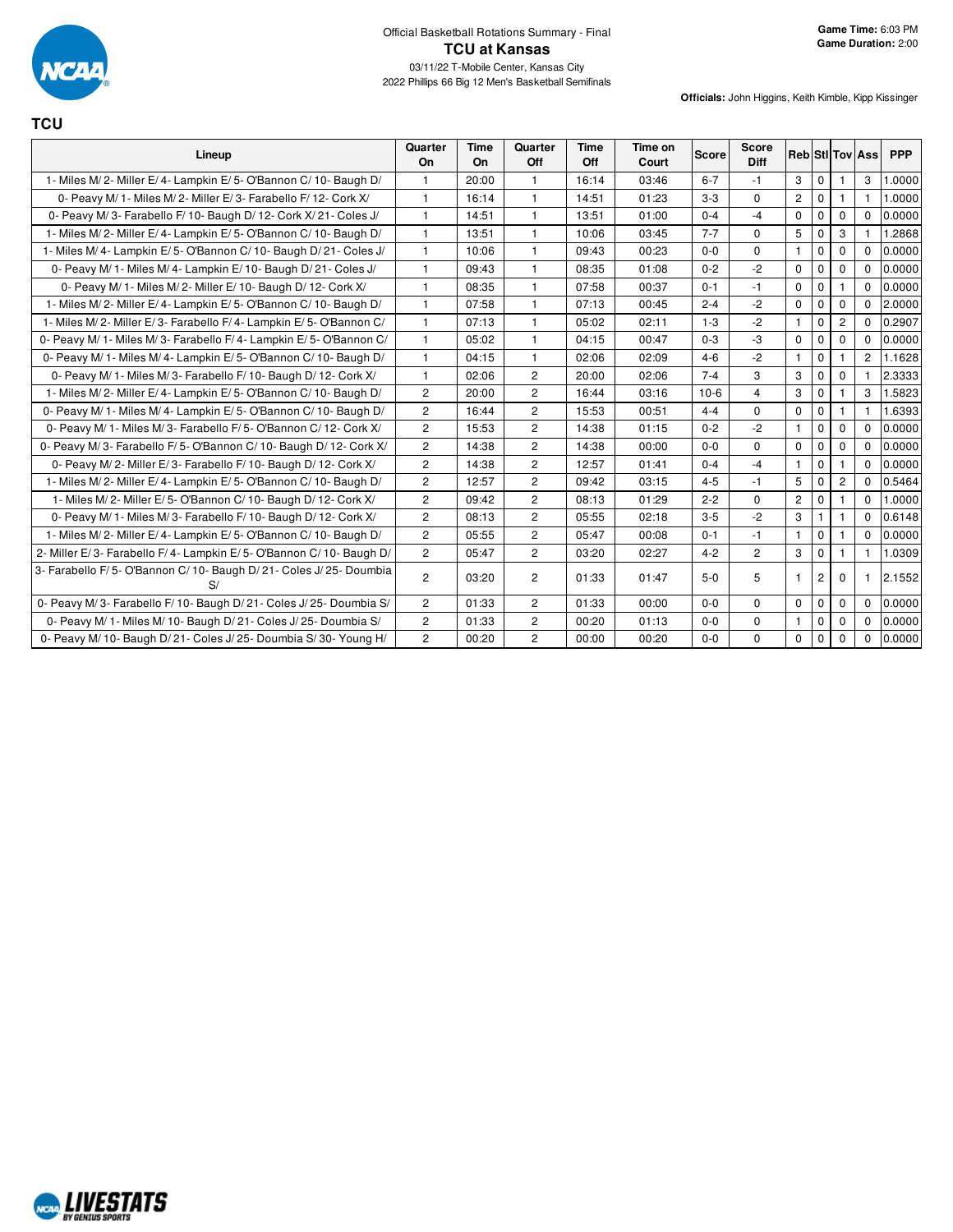

**Kansas**

| Lineup                                                                         | Quarter<br><b>On</b> | Time<br><b>On</b> | Quarter<br>Off | Time<br>Off | Time on<br>Court | <b>Score</b> | Score<br><b>Diff</b> |                |              |                | <b>Reb</b> StilTov Ass | <b>PPP</b> |
|--------------------------------------------------------------------------------|----------------------|-------------------|----------------|-------------|------------------|--------------|----------------------|----------------|--------------|----------------|------------------------|------------|
| 2- Braun C/3- Harris D/10- Wilson J/30- Agbaji O/33- McCormack D/              | 1                    | 20:00             | 1.             | 14:51       | 05:09            | $10-9$       |                      | $\overline{4}$ | $\mathbf 0$  | $\Omega$       | 2                      | .2500      |
| 2- Braun C/10- Wilson J/11- Martin R/30- Agbaii O/44- Lightfoot M/             | $\mathbf{1}$         | 14:51             | $\mathbf{1}$   | 10:06       | 04:45            | $11 - 7$     | $\overline{4}$       | $\Omega$       | $\Omega$     | $\Omega$       | $\overline{4}$         | 1.4785     |
| 2- Braun C/3- Harris D/30- Agbaji O/33- McCormack D/55- Coleman-<br>Lands $J/$ | 1                    | 10:06             |                | 09:43       | 00:23            | $0 - 0$      | $\Omega$             |                | $\Omega$     | $\Omega$       | $\Omega$               | 0.0000     |
| 2- Braun C/3- Harris D/10- Wilson J/33- McCormack D/55- Coleman-<br>Lands $J/$ | 1                    | 09:43             |                | 08:35       | 01:08            | $2 - 0$      | $\overline{2}$       | $\overline{2}$ | $\Omega$     | $\Omega$       | $\Omega$               | 2.0000     |
| 1- Yesufu J/2- Braun C/3- Harris D/10- Wilson J/33- McCormack D/               | $\mathbf{1}$         | 08:35             | 1              | 07:58       | 00:37            | $1 - 0$      |                      | $\Omega$       |              | $\Omega$       | $\Omega$               | 1.1364     |
| 1- Yesufu J/3- Harris D/10- Wilson J/30- Agbaji O/33- McCormack D/             | $\mathbf{1}$         | 07:58             | 1              | 05:02       | 02:56            | $7 - 3$      | $\overline{4}$       | $\mathbf 1$    | $\mathbf 0$  | $\overline{c}$ |                        | 1.4344     |
| 1- Yesufu J/3- Harris D/10- Wilson J/30- Agbaji O/44- Lightfoot M/             | $\mathbf{1}$         | 05:02             | $\mathbf{1}$   | 04:15       | 00:47            | $3-0$        | 3                    | $\mathbf{1}$   | $\mathbf 0$  | $\Omega$       |                        | 3.0000     |
| 1- Yesufu J/2- Braun C/11- Martin R/30- Agbaii O/44- Lightfoot M/              | $\mathbf{1}$         | 04:15             | $\overline{2}$ | 20:00       | 04:15            | $10 - 11$    | $-1$                 | $\mathbf{1}$   | $\mathbf 0$  | $\Omega$       | $\overline{2}$         | 1.4535     |
| 2- Braun C/3- Harris D/10- Wilson J/30- Agbaii O/33- McCormack D/              | $\overline{2}$       | 20:00             | $\overline{2}$ | 18:47       | 01:13            | $2 - 3$      | $-1$                 | $\Omega$       | $\Omega$     | $\Omega$       |                        | 1.0000     |
| 2- Braun C/3- Harris D/10- Wilson J/30- Agbaii O/44- Lightfoot M/              | $\overline{2}$       | 18:47             | $\overline{2}$ | 14:38       | 04:09            | $10 - 11$    | $-1$                 | 3              |              | $\Omega$       | 3                      | 1.2500     |
| 2- Braun C/10- Wilson J/11- Martin R/30- Agbaji O/44- Lightfoot M/             | $\mathbf{2}^{\circ}$ | 14:38             | $\overline{2}$ | 11:32       | 03:06            | $7 - 1$      | 6                    | $\overline{2}$ | $\mathbf 0$  | $\Omega$       |                        | 1.4000     |
| 1- Yesufu J/2- Braun C/10- Wilson J/11- Martin R/44- Lightfoot M/              | $\overline{2}$       | 11:32             | $\overline{2}$ | 10:37       | 00:55            | $0 - 3$      | $-3$                 | $\mathbf{1}$   |              | $\Omega$       | $\Omega$               | 0.0000     |
| 1- Yesufu J/2- Braun C/11- Martin R/30- Agbaji O/44- Lightfoot M/              | $\overline{2}$       | 10:37             | $\overline{2}$ | 08:13       | 02:24            | $4 - 2$      | $\overline{2}$       | $\overline{4}$ |              | $\mathbf 0$    | $\Omega$               | 0.8197     |
| 1- Yesufu J/3- Harris D/10- Wilson J/30- Agbaii O/33- McCormack D/             | $\overline{2}$       | 08:13             | $\overline{2}$ | 06:11       | 02:02            | $5 - 2$      | 3                    | $\overline{2}$ |              |                | 2                      | 1.2500     |
| 1- Yesufu J/3- Harris D/10- Wilson J/30- Agbaji O/44- Lightfoot M/             | $\overline{2}$       | 06:11             | $\overline{2}$ | 05:47       | 00:24            | $1 - 1$      | $\Omega$             | $\mathbf{1}$   | $\mathbf{0}$ |                | $\Omega$               | 0.5319     |
| 2- Braun C/3- Harris D/10- Wilson J/30- Agbaii O/44- Lightfoot M/              | $\overline{2}$       | 05:47             | $\overline{2}$ | 03:20       | 02:27            | $2 - 4$      | $-2$                 | $\mathbf{1}$   |              | $\Omega$       |                        | 0.6667     |
| 2- Braun C/3- Harris D/10- Wilson J/11- Martin R/44- Lightfoot M/              | $\overline{2}$       | 03:20             | $\overline{2}$ | 01:12       | 02:08            | $0 - 5$      | $-5$                 | $\overline{1}$ | $\mathbf 0$  | $\overline{2}$ | $\Omega$               | 0.0000     |
| 2- Braun C/3- Harris D/10- Wilson J/11- Martin R/24- Adams, Jr. K/             | $\overline{2}$       | 01:12             | $\overline{c}$ | 00:37       | 00:34            | $0 - 0$      | $\Omega$             | $\Omega$       | $\Omega$     | $\Omega$       | $\Omega$               | 0.0000     |
| 2- Braun C/3- Harris D/11- Martin R/21- Clemence Z/24- Adams. Jr. K/           | $\overline{2}$       | 00:37             | $\overline{2}$ | 00:37       | 00:00            | $0 - 0$      | $\Omega$             | $\mathbf 0$    | $\Omega$     | $\Omega$       | $\mathbf 0$            | 0.0000     |
| 3- Harris D/11- Martin R/12- Teahan C/21- Clemence Z/24- Adams, Jr.<br>K/      | $\overline{2}$       | 00:37             | 2              | 00:00       | 00:38            | $0 - 0$      | $\Omega$             |                | 0            |                | $\mathbf 0$            | 0.0000     |

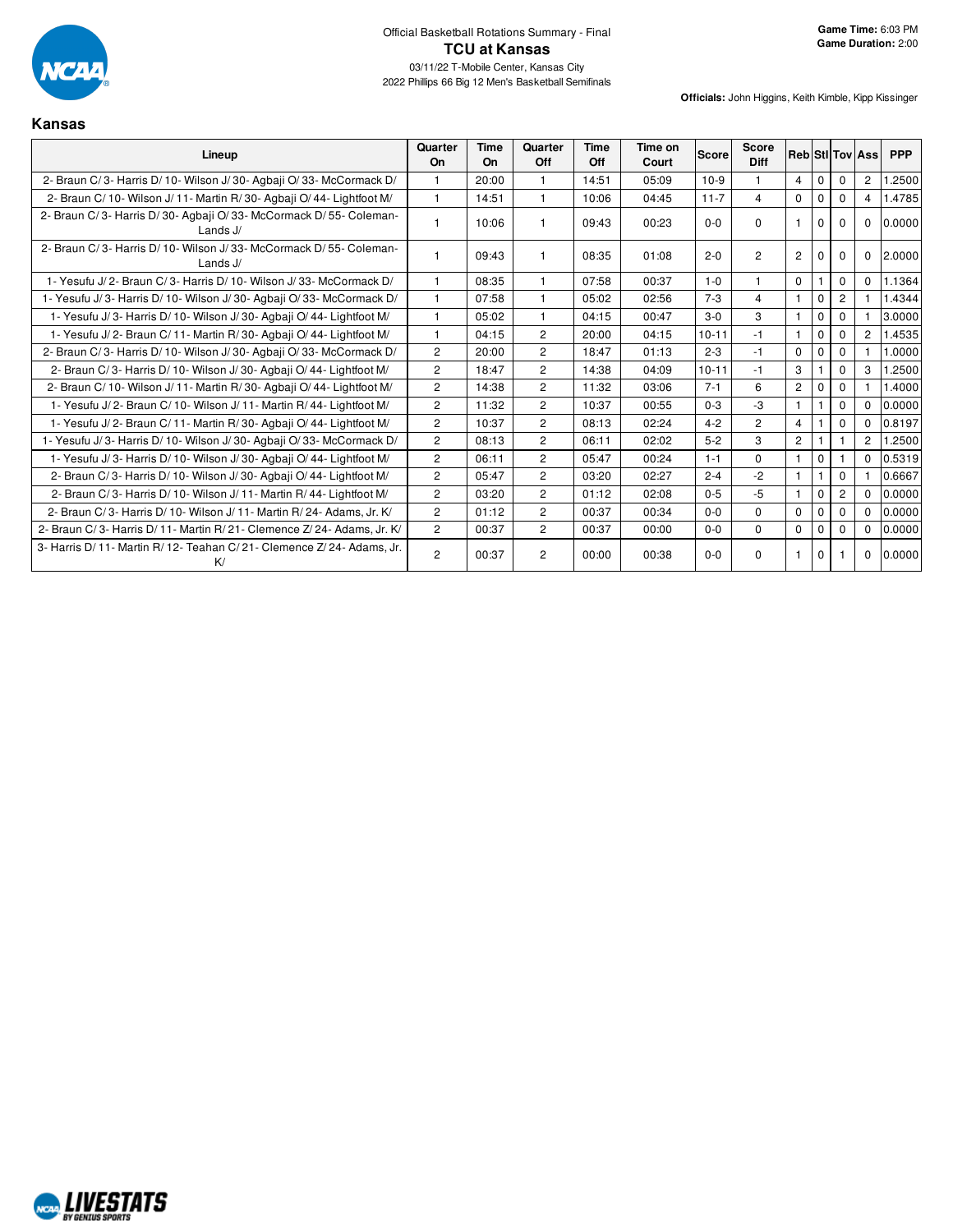

| <b>TCU</b>                                                           |             |              |                   |         |                |                |                |          |            |
|----------------------------------------------------------------------|-------------|--------------|-------------------|---------|----------------|----------------|----------------|----------|------------|
| Lineup                                                               | <b>Time</b> | <b>Score</b> | <b>Score Diff</b> | Pts/Min | Reb            | Stl            | Tov            | Ass      | <b>PPP</b> |
| 1- Miles M/2- Miller E/4- Lampkin E/5- O'Bannon C/10- Baugh D/       | 14:55       | 29-30        | $-1$              | 1.9441  | 17             | $\Omega$       | 8              | 7        | 1.0709     |
| 0- Peavy M/ 1- Miles M/ 3- Farabello F/ 10- Baugh D/ 12- Cork X/     | 04:24       | $10-9$       |                   | 2.2727  | 6              |                |                |          | 1.2690     |
| 0- Peavy M/ 1- Miles M/ 4- Lampkin E/ 5- O'Bannon C/ 10- Baugh D/    | 03:00       | $8 - 10$     | $-2$              | 2.6667  |                | $\Omega$       | $\overline{2}$ | 3        | 1.3605     |
| 2- Miller E/3- Farabello F/4- Lampkin E/5- O'Bannon C/10- Baugh D/   | 02:27       | $4 - 2$      | 2                 | 1.6327  | 3              | $\Omega$       |                |          | 1.0309     |
| 1- Miles M/2- Miller E/3- Farabello F/4- Lampkin E/5- O'Bannon C/    | 02:11       | $1 - 3$      | $-2$              | 0.4580  |                | $\Omega$       | $\overline{2}$ | $\Omega$ | 0.2907     |
| 3- Farabello F/5- O'Bannon C/10- Baugh D/21- Coles J/25- Doumbia S/  | 01:47       | $5-0$        | 5                 | 2.8037  |                | $\overline{c}$ | $\Omega$       |          | 2.1552     |
| 0- Peavy M/2- Miller E/3- Farabello F/10- Baugh D/12- Cork X/        | 01:41       | $0 - 4$      | $-4$              | 0.0000  |                | $\Omega$       |                | $\Omega$ | 0.0000     |
| 1- Miles M/2- Miller E/5- O'Bannon C/10- Baugh D/12- Cork X/         | 01:29       | $2 - 2$      | $\Omega$          | 1.3483  | $\overline{2}$ | $\Omega$       |                | $\Omega$ | 1.0000     |
| 0- Peavy M/ 1- Miles M/ 2- Miller E/ 3- Farabello F/ 12- Cork X/     | 01:23       | $3-3$        | $\mathbf 0$       | 2.1687  | $\overline{2}$ | $\Omega$       |                |          | 1.0000     |
| 0- Peavy M/ 1- Miles M/ 3- Farabello F/ 5- O'Bannon C/ 12- Cork X/   | 01:15       | $0 - 2$      | $-2$              | 0.0000  |                | $\Omega$       | $\Omega$       | $\Omega$ | 0.0000     |
| 0- Peavy M/ 1- Miles M/ 10- Baugh D/ 21- Coles J/ 25- Doumbia S/     | 01:13       | $0 - 0$      | $\Omega$          | 0.0000  |                | $\Omega$       | 0              | $\Omega$ | 0.0000     |
| 0- Peavy M/ 1- Miles M/ 4- Lampkin E/ 10- Baugh D/ 21- Coles J/      | 01:08       | $0 - 2$      | $-2$              | 0.0000  | 0              | $\Omega$       | $\Omega$       | $\Omega$ | 0.0000     |
| 0- Peavy M/3- Farabello F/10- Baugh D/12- Cork X/21- Coles J/        | 01:00       | $0 - 4$      | $-4$              | 0.0000  | 0              | $\Omega$       | $\Omega$       | $\Omega$ | 0.0000     |
| 0- Peavy M/ 1- Miles M/ 3- Farabello F/ 4- Lampkin E/ 5- O'Bannon C/ | 00:47       | $0 - 3$      | -3                | 0.0000  | 0              | $\Omega$       | $\Omega$       | $\Omega$ | 0.0000     |
| 0- Peavy M/ 1- Miles M/ 2- Miller E/ 10- Baugh D/ 12- Cork X/        | 00:37       | $0 - 1$      | -1                | 0.0000  | 0              | $\Omega$       |                | $\Omega$ | 0.0000     |
| 1- Miles M/4- Lampkin E/5- O'Bannon C/10- Baugh D/21- Coles J/       | 00:23       | $0-0$        | $\Omega$          | 0.0000  |                | $\Omega$       | $\Omega$       | $\Omega$ | 0.0000     |
| 0- Peavy M/ 10- Baugh D/ 21- Coles J/ 25- Doumbia S/ 30- Young H/    | 00:20       | $0 - 0$      | $\mathbf 0$       | 0.0000  | $\Omega$       | $\Omega$       | $\Omega$       | $\Omega$ | 0.0000     |
| 0- Peavy M/3- Farabello F/5- O'Bannon C/10- Baugh D/12- Cork X/      | 00:00       | $0 - 0$      | $\Omega$          | NaN     | $\Omega$       | $\Omega$       | 0              | $\Omega$ | 0.0000     |
| 0- Peavy M/3- Farabello F/10- Baugh D/21- Coles J/25- Doumbia S/     | 00:00       | $0 - 0$      | $\mathbf 0$       | NaN     | 0              | $\mathbf 0$    | $\Omega$       | $\Omega$ | 0.0000     |